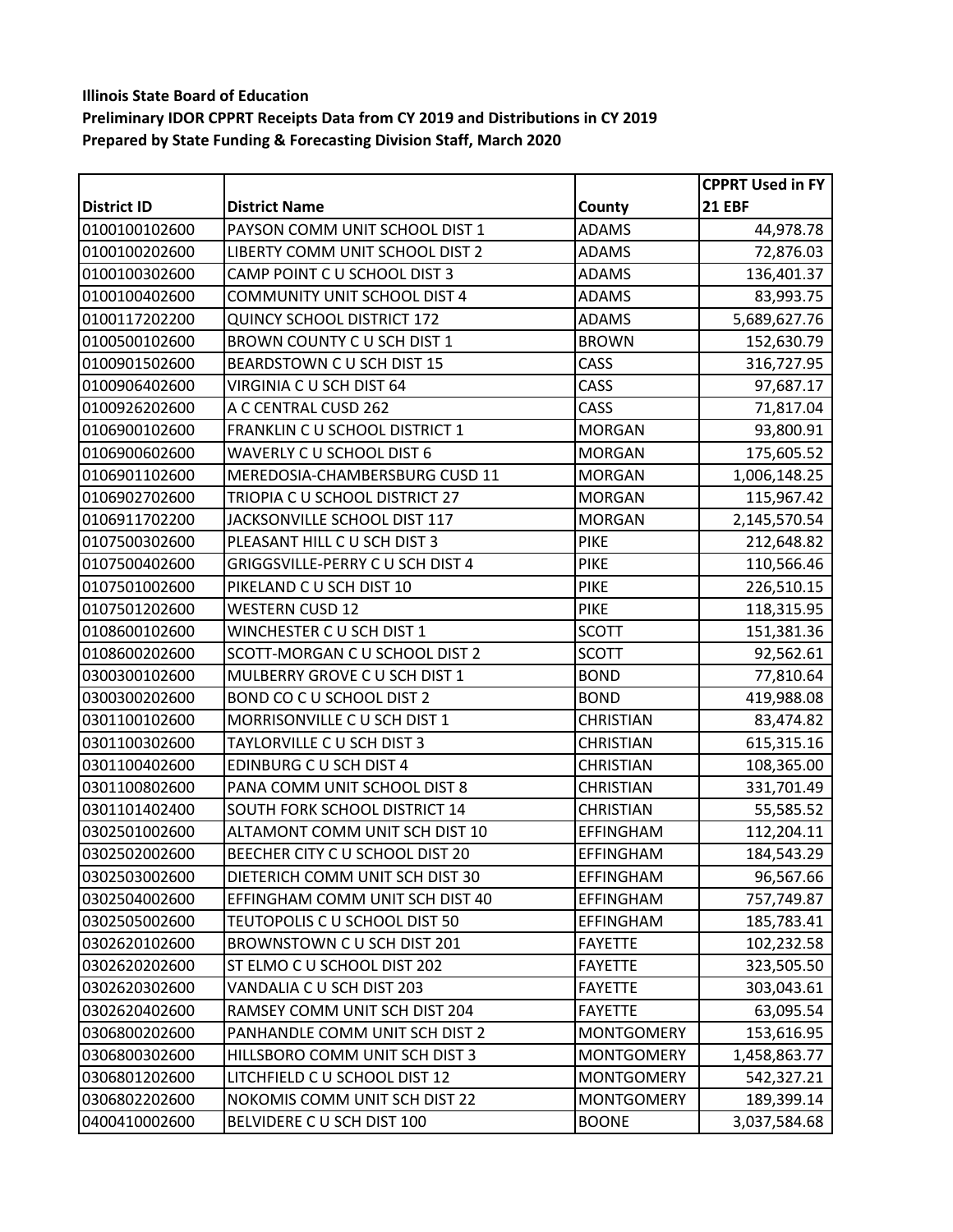|                    |                                      |                  | <b>CPPRT Used in FY</b> |
|--------------------|--------------------------------------|------------------|-------------------------|
| <b>District ID</b> | <b>District Name</b>                 | County           | <b>21 EBF</b>           |
| 0400420002600      | NORTH BOONE C U SCH DIST 200         | <b>BOONE</b>     | 133,111.69              |
| 0410112202200      | HARLEM UNIT DIST 122                 | <b>WINNEBAGO</b> | 3,372,355.89            |
| 0410113100400      | KINNIKINNICK C C SCH DIST 131        | <b>WINNEBAGO</b> | 689,956.12              |
| 0410113300400      | PRAIRIE HILL C C SCH DIST 133        | WINNEBAGO        | 52,964.54               |
| 0410113400400      | SHIRLAND C C SCHOOL DIST 134         | WINNEBAGO        | 27,299.67               |
| 0410114000400      | <b>ROCKTON SCH DIST 140</b>          | <b>WINNEBAGO</b> | 315,236.74              |
| 0410120502500      | ROCKFORD SCHOOL DIST 205             | WINNEBAGO        | 25,671,679.77           |
| 0410120701600      | HONONEGAH COMM H S DIST 207          | <b>WINNEBAGO</b> | 743,025.78              |
| 0410132002600      | SOUTH BELOIT C U SCH DIST 320        | WINNEBAGO        | 826,374.44              |
| 0410132102600      | PECATONICA C U SCH DIST 321          | <b>WINNEBAGO</b> | 363,621.84              |
| 0410132202600      | DURAND C U SCH DIST 322              | <b>WINNEBAGO</b> | 79,229.75               |
| 0410132302600      | WINNEBAGO C U SCH DIST 323           | <b>WINNEBAGO</b> | 401,600.77              |
| 0501601500400      | PALATINE C C SCHOOL DIST 15          | <b>COOK</b>      | 1,883,232.75            |
| 0501602100400      | WHEELING C C SCHOOL DIST 21          | <b>COOK</b>      | 1,251,977.40            |
| 0501602300200      | PROSPECT HEIGHTS SCHOOL DIST 23      | <b>COOK</b>      | 87,707.89               |
| 0501602500200      | <b>ARLINGTON HEIGHTS SCH DIST 25</b> | <b>COOK</b>      | 1,104,831.42            |
| 0501602600200      | RIVER TRAILS SCHOOL DIST 26          | COOK             | 423,896.11              |
| 0501602700200      | NORTHBROOK ELEM SCHOOL DIST 27       | <b>COOK</b>      | 355,632.61              |
| 0501602800200      | <b>NORTHBROOK SCHOOL DIST 28</b>     | <b>COOK</b>      | 1,424,027.34            |
| 0501602900200      | SUNSET RIDGE SCHOOL DIST 29          | <b>COOK</b>      | 133,815.59              |
| 0501603000200      | NORTHBROOK/GLENVIEW SCH DIST 30      | <b>COOK</b>      | 279,523.88              |
| 0501603100200      | WEST NORTHFIELD SCHOOL DIST 31       | COOK             | 461,775.15              |
| 0501603400400      | <b>GLENVIEW C C SCHOOL DIST 34</b>   | <b>COOK</b>      | 742,800.09              |
| 0501603500200      | <b>GLENCOE SCHOOL DIST 35</b>        | <b>COOK</b>      | 216,162.61              |
| 0501603600200      | WINNETKA SCHOOL DIST 36              | <b>COOK</b>      | 339,900.36              |
| 0501603700200      | AVOCA SCHOOL DIST 37                 | <b>COOK</b>      | 342,489.58              |
| 0501603800200      | KENILWORTH SCHOOL DIST 38            | <b>COOK</b>      | 79,751.96               |
| 0501603900200      | WILMETTE SCHOOL DIST 39              | <b>COOK</b>      | 541,734.59              |
| 0501605400400      | SCHAUMBURG C C SCHOOL DIST 54        | <b>COOK</b>      | 2,361,244.88            |
| 0501605700200      | MOUNT PROSPECT SCHOOL DIST 57        | COOK             | 540,568.88              |
| 0501605900400      | COMM CONS SCH DIST 59                | <b>COOK</b>      | 5,217,001.60            |
| 0501606200400      | DES PLAINES C C SCH DIST 62          | <b>COOK</b>      | 3,801,392.51            |
| 0501606300200      | <b>EAST MAINE SCHOOL DIST 63</b>     | <b>COOK</b>      | 732,309.45              |
| 0501606400400      | PARK RIDGE C C SCHOOL DIST 64        | <b>COOK</b>      | 1,314,743.73            |
| 0501606500400      | <b>EVANSTON C C SCHOOL DIST 65</b>   | <b>COOK</b>      | 2,376,772.33            |
| 0501606700200      | GOLF ELEM SCHOOL DIST 67             | <b>COOK</b>      | 490,688.57              |
| 0501606800200      | <b>SKOKIE SCHOOL DIST 68</b>         | <b>COOK</b>      | 990,064.01              |
| 0501606900200      | <b>SKOKIE SCHOOL DIST 69</b>         | <b>COOK</b>      | 580,938.60              |
| 0501607000200      | MORTON GROVE SCHOOL DIST 70          | <b>COOK</b>      | 507,907.09              |
| 0501607100200      | NILES ELEM SCHOOL DIST 71            | <b>COOK</b>      | 350,183.33              |
| 0501607200200      | SKOKIE FAIRVIEW SCHOOL DIST 72       | <b>COOK</b>      | 971,994.76              |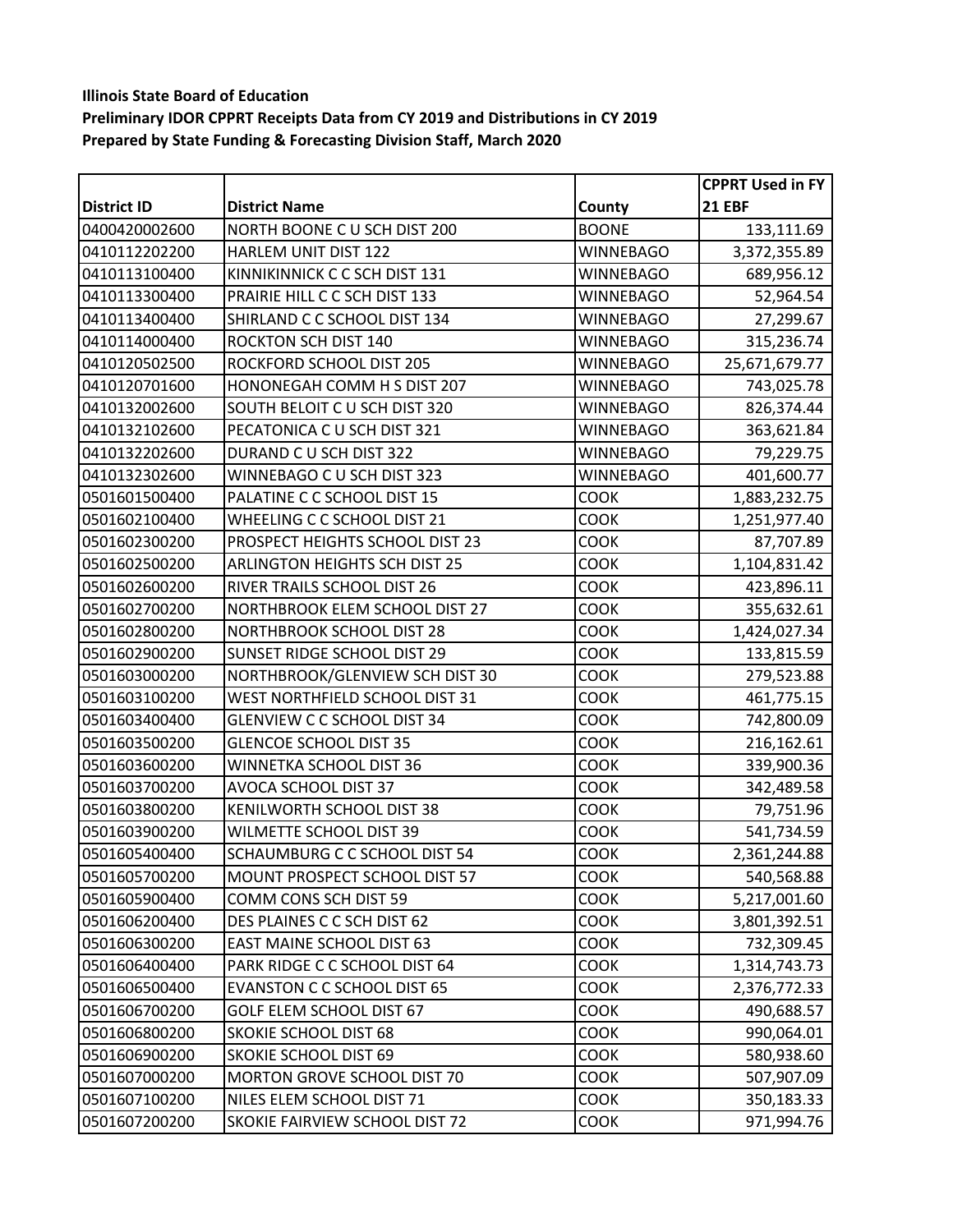|                    |                                     |             | <b>CPPRT Used in FY</b> |
|--------------------|-------------------------------------|-------------|-------------------------|
| <b>District ID</b> | <b>District Name</b>                | County      | <b>21 EBF</b>           |
| 0501607300200      | <b>EAST PRAIRIE SCHOOL DIST 73</b>  | <b>COOK</b> | 222,846.22              |
| 0501607350200      | <b>SKOKIE SCHOOL DIST 73-5</b>      | <b>COOK</b> | 536,122.48              |
| 0501607400200      | LINCOLNWOOD SCHOOL DIST 74          | <b>COOK</b> | 655,926.22              |
| 0501620201700      | <b>EVANSTON TWP H S DIST 202</b>    | <b>COOK</b> | 2,231,471.60            |
| 0501620301700      | NEW TRIER TWP H S DIST 203          | <b>COOK</b> | 1,325,648.03            |
| 0501620701700      | MAINE TOWNSHIP H S DIST 207         | <b>COOK</b> | 5,816,991.87            |
| 0501621101700      | TOWNSHIP H S DIST 211               | COOK        | 3,494,065.75            |
| 0501621401700      | TOWNSHIP HIGH SCHOOL DIST 214       | <b>COOK</b> | 8,174,929.97            |
| 0501621901700      | NILES TWP COMM HIGH SCH DIST 219    | <b>COOK</b> | 5,313,564.88            |
| 0501622501700      | NORTHFIELD TWP HIGH SCH DIST 225    | <b>COOK</b> | 2,879,062.94            |
| 0601607800200      | ROSEMONT ELEM SCHOOL DIST 78        | COOK        | 168,097.75              |
| 0601607900200      | PENNOYER SCHOOL DIST 79             | <b>COOK</b> | 56,051.22               |
| 0601608000200      | NORRIDGE SCHOOL DIST 80             | <b>COOK</b> | 174,525.70              |
| 0601608100200      | SCHILLER PARK SCHOOL DIST 81        | <b>COOK</b> | 670,008.03              |
| 0601608300200      | MANNHEIM SCHOOL DIST 83             | <b>COOK</b> | 3,565,146.25            |
| 0601608400200      | <b>FRANKLIN PARK SCHOOL DIST 84</b> | COOK        | 922,620.66              |
| 0601608450200      | RHODES SCHOOL DIST 84-5             | <b>COOK</b> | 621,580.54              |
| 0601608550200      | RIVER GROVE SCHOOL DIST 85-5        | <b>COOK</b> | 231,738.21              |
| 0601608600200      | UNION RIDGE SCHOOL DIST 86          | <b>COOK</b> | 83,454.76               |
| 0601608700200      | <b>BERKELEY SCHOOL DIST 87</b>      | <b>COOK</b> | 1,048,746.00            |
| 0601608800200      | BELLWOOD SCHOOL DIST 88             | <b>COOK</b> | 1,240,077.61            |
| 0601608900200      | MAYWOOD-MELROSE PARK-BROADVIEW-89   | <b>COOK</b> | 1,042,305.14            |
| 0601609000200      | RIVER FOREST SCHOOL DIST 90         | <b>COOK</b> | 250,797.64              |
| 0601609100200      | FOREST PARK SCHOOL DIST 91          | <b>COOK</b> | 320,985.64              |
| 0601609200200      | LINDOP SCHOOL DISTRICT 92           | <b>COOK</b> | 247,309.12              |
| 0601609250200      | WESTCHESTER SCHOOL DIST 92-5        | <b>COOK</b> | 237,939.56              |
| 0601609300200      | HILLSIDE SCHOOL DIST 93             | COOK        | 428,276.88              |
| 0601609400200      | KOMAREK SCHOOL DIST 94              | <b>COOK</b> | 732,558.84              |
| 0601609500200      | <b>BROOKFIELD SCHOOL DIST 95</b>    | <b>COOK</b> | 84,990.72               |
| 0601609600200      | RIVERSIDE SCHOOL DIST 96            | COOK        | 448,326.48              |
| 0601609700200      | OAK PARK ELEM SCHOOL DIST 97        | <b>COOK</b> | 1,675,762.55            |
| 0601609800200      | BERWYN NORTH SCHOOL DIST 98         | <b>COOK</b> | 132,311.20              |
| 0601609900200      | <b>CICERO SCHOOL DISTRICT 99</b>    | <b>COOK</b> | 5,054,851.03            |
| 0601610000200      | BERWYN SOUTH SCHOOL DISTRICT 100    | COOK        | 387,044.58              |
| 0601610100200      | WESTERN SPRINGS SCHOOL DIST 101     | <b>COOK</b> | 99,541.25               |
| 0601610200200      | LA GRANGE SCHOOL DIST 102           | <b>COOK</b> | 575,616.84              |
| 0601610300200      | LYONS SCHOOL DIST 103               | <b>COOK</b> | 2,537,971.49            |
| 0601610500200      | LA GRANGE SCHOOL DIST 105 (SOUTH)   | <b>COOK</b> | 1,387,281.38            |
| 0601610600200      | LAGRANGE HIGHLANDS SCH DIST 106     | <b>COOK</b> | 76,172.21               |
| 0601610700200      | PLEASANTDALE SCHOOL DIST 107        | <b>COOK</b> | 582,249.01              |
| 0601620001300      | OAK PARK & RIVER FOREST DIST 200    | <b>COOK</b> | 1,635,731.42            |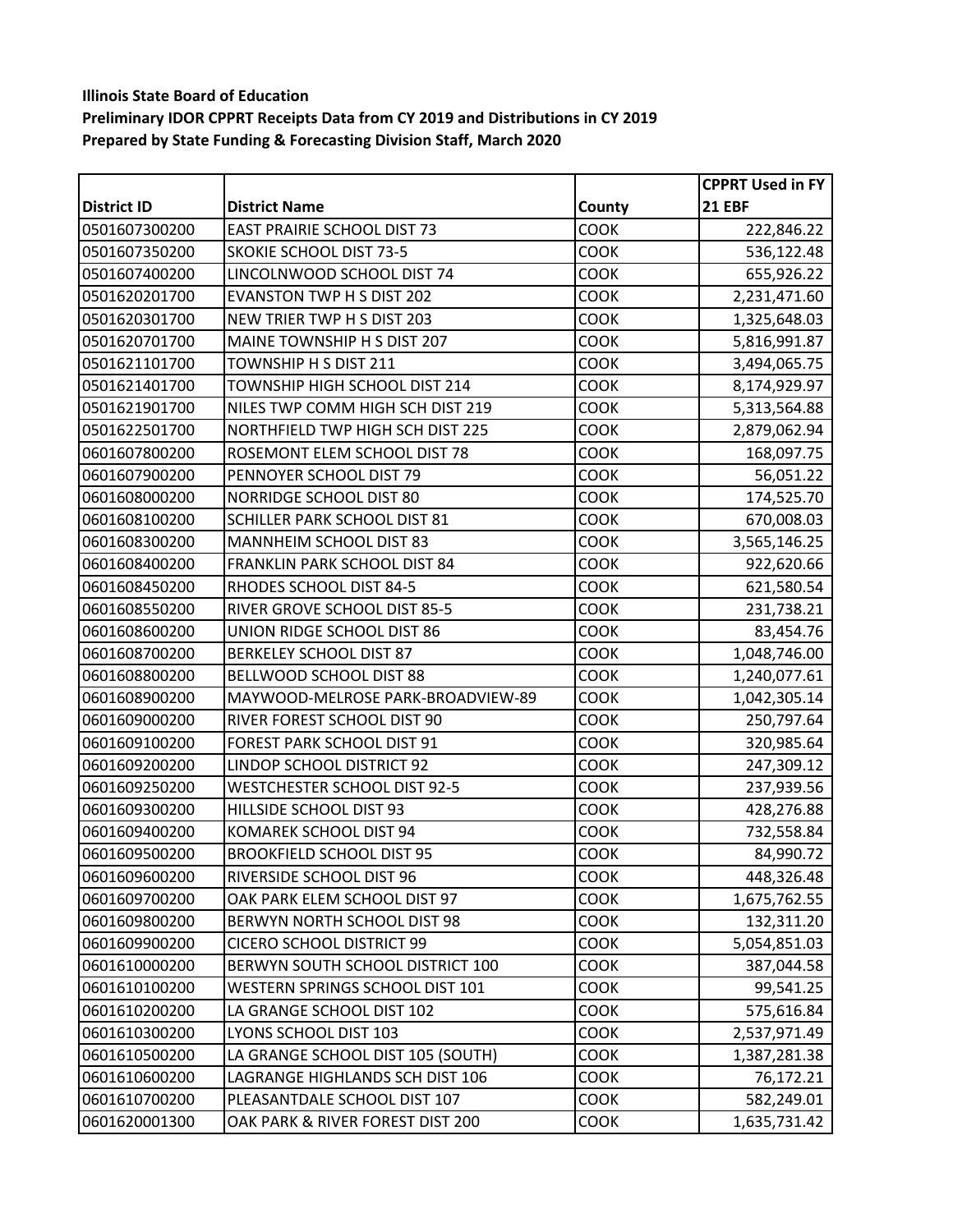|                    |                                       |             | <b>CPPRT Used in FY</b> |
|--------------------|---------------------------------------|-------------|-------------------------|
| <b>District ID</b> | <b>District Name</b>                  | County      | <b>21 EBF</b>           |
| 0601620101700      | J S MORTON H S DISTRICT 201           | <b>COOK</b> | 6,981,431.35            |
| 0601620401700      | LYONS TWP H S DIST 204                | <b>COOK</b> | 3,785,366.16            |
| 0601620801700      | RIVERSIDE BROOKFIELD TWP DIST 208     | <b>COOK</b> | 434,161.32              |
| 0601620901700      | PROVISO TWP H S DIST 209              | <b>COOK</b> | 3,994,357.39            |
| 0601621201600      | LEYDEN COMM H S DIST 212              | <b>COOK</b> | 4,727,418.56            |
| 0601623401600      | RIDGEWOOD COMM H S DIST 234           | <b>COOK</b> | 372,744.85              |
| 0601640102600      | ELMWOOD PARK CU SCH DIST 401          | COOK        | 360,036.96              |
| 0701610400200      | SUMMIT SCHOOL DIST 104                | <b>COOK</b> | 956,858.34              |
| 0701610800200      | WILLOW SPRINGS SCHOOL DIST 108        | <b>COOK</b> | 75,092.06               |
| 0701610900200      | INDIAN SPRINGS SCHOOL DIST 109        | <b>COOK</b> | 640,548.95              |
| 0701611000200      | CENTRAL STICKNEY SCH DIST 110         | <b>COOK</b> | 867,237.77              |
| 0701611100200      | <b>BURBANK SCHOOL DISTRICT 111</b>    | <b>COOK</b> | 1,560,298.60            |
| 07016113A0200      | LEMONT-BROMBEREK CSD 113A             | <b>COOK</b> | 383,655.48              |
| 0701611700200      | NORTH PALOS SCHOOL DIST 117           | <b>COOK</b> | 444,616.16              |
| 0701611800400      | PALOS COMM CONS SCHOOL DIST 118       | <b>COOK</b> | 369,457.01              |
| 0701612200200      | RIDGELAND SCHOOL DISTRICT 122         | COOK        | 261,382.57              |
| 0701612300200      | OAK LAWN-HOMETOWN SCH DIST 123        | <b>COOK</b> | 498,195.98              |
| 0701612400200      | EVERGREEN PK ELEM SCH DIST 124        | <b>COOK</b> | 451,110.12              |
| 0701612500200      | <b>ATWOOD HEIGHTS DISTRICT 125</b>    | <b>COOK</b> | 60,269.14               |
| 0701612600200      | ALSIP-HAZLGRN-OAKLWN S DIST 126       | <b>COOK</b> | 1,184,001.83            |
| 0701612700200      | <b>WORTH SCHOOL DISTRICT 127</b>      | <b>COOK</b> | 86,400.80               |
| 0701612750200      | CHICAGO RIDGE SCHOOL DIST 127-5       | <b>COOK</b> | 144,671.28              |
| 0701612800200      | PALOS HEIGHTS SCHOOL DIST 128         | <b>COOK</b> | 118,038.61              |
| 0701613000200      | COOK COUNTY SCHOOL DIST 130           | <b>COOK</b> | 1,592,049.68            |
| 0701613200200      | CALUMET PUBLIC SCHOOLS DIST 132       | <b>COOK</b> | 131,874.64              |
| 0701613300200      | <b>GEN GEO PATTON SCHOOL DIST 133</b> | <b>COOK</b> | 546,504.87              |
| 0701613500200      | ORLAND SCHOOL DISTRICT 135            | <b>COOK</b> | 390,636.42              |
| 0701614000200      | KIRBY SCHOOL DIST 140                 | <b>COOK</b> | 119,273.97              |
| 0701614200200      | FOREST RIDGE SCHOOL DIST 142          | COOK        | 90,975.89               |
| 0701614300200      | MIDLOTHIAN SCHOOL DIST 143            | COOK        | 172,509.40              |
| 0701614350200      | POSEN-ROBBINS EL SCH DIST 143-5       | <b>COOK</b> | 145,633.29              |
| 0701614400200      | PRAIRIE-HILLS ELEM SCH DIST 144       | <b>COOK</b> | 205,156.97              |
| 0701614500200      | ARBOR PARK SCHOOL DISTRICT 145        | <b>COOK</b> | 131,530.84              |
| 0701614600400      | TINLEY PARK COMM SCH DIST 146         | <b>COOK</b> | 275,635.11              |
| 0701614700200      | W HARVEY-DIXMOOR PUB SCH DIST147      | <b>COOK</b> | 764,726.18              |
| 0701614800200      | DOLTON SCHOOL DISTRICT 148            | <b>COOK</b> | 456,076.47              |
| 0701614900200      | DOLTON SCHOOL DISTRICT 149            | <b>COOK</b> | 353,328.37              |
| 0701615000200      | SOUTH HOLLAND SCHOOL DIST 150         | <b>COOK</b> | 223,421.23              |
| 0701615100200      | SOUTH HOLLAND SCHOOL DIST 151         | <b>COOK</b> | 409,881.47              |
| 0701615200200      | HARVEY SCHOOL DISTRICT 152            | <b>COOK</b> | 780,626.33              |
| 0701615250200      | HAZEL CREST SCHOOL DIST 152-5         | COOK        | 222,097.82              |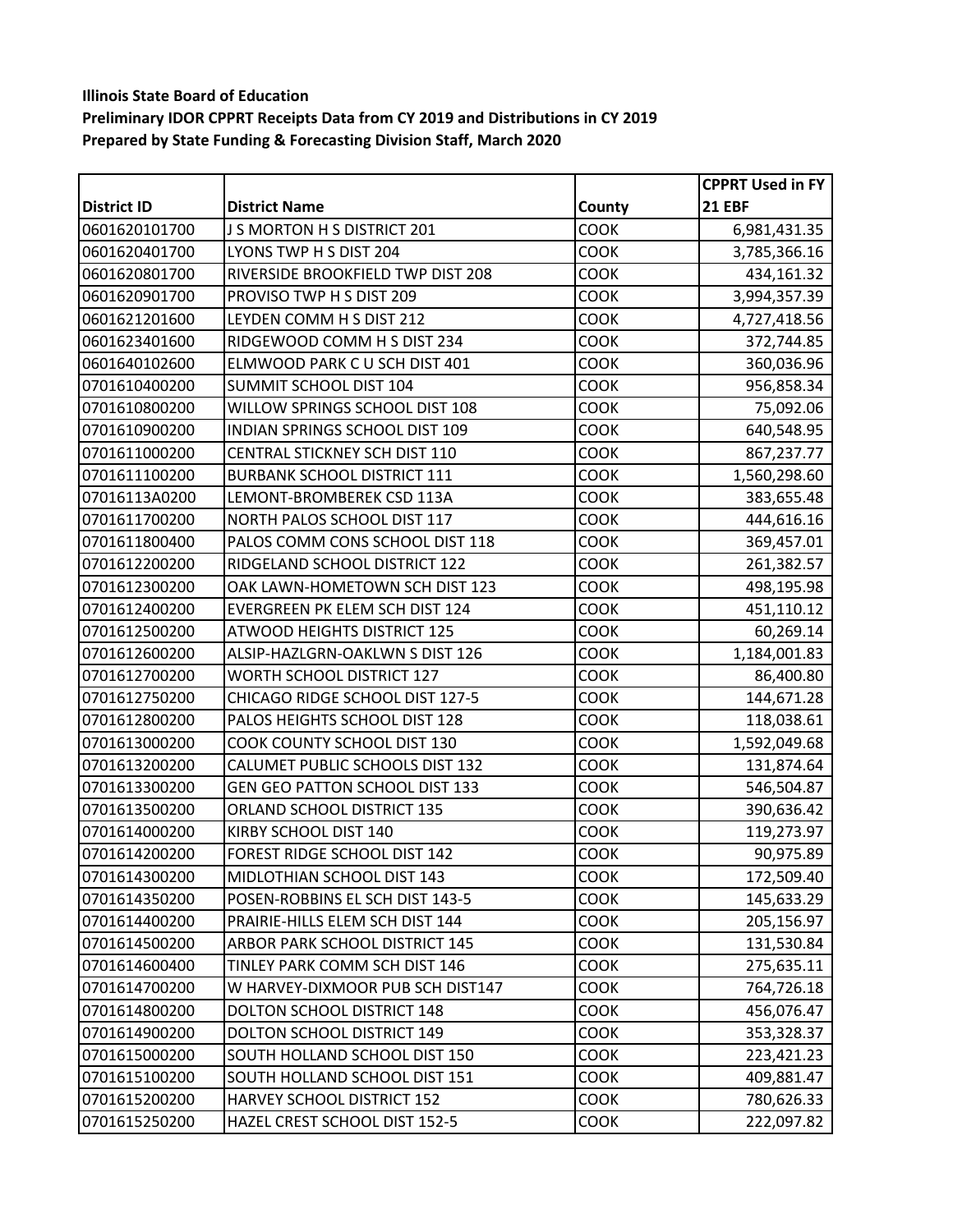|                    |                                       |                   | <b>CPPRT Used in FY</b> |
|--------------------|---------------------------------------|-------------------|-------------------------|
| <b>District ID</b> | <b>District Name</b>                  | County            | <b>21 EBF</b>           |
| 0701615300200      | HOMEWOOD SCHOOL DISTRICT 153          | <b>COOK</b>       | 304,564.13              |
| 0701615400200      | THORNTON SCHOOL DISTRICT 154          | <b>COOK</b>       | 124,518.69              |
| 0701615450200      | <b>BURNHAM SCHOOL DISTRICT 154-5</b>  | <b>COOK</b>       | 73,662.39               |
| 0701615500200      | CALUMET CITY SCHOOL DISTRICT 155      | COOK              | 228,502.50              |
| 0701615600200      | LINCOLN ELEM SCHOOL DIST 156          | <b>COOK</b>       | 102,182.74              |
| 0701615700200      | HOOVER-SCHRUM MEMORIAL SD 157         | <b>COOK</b>       | 317,319.55              |
| 0701615800200      | LANSING SCHOOL DISTRICT 158           | <b>COOK</b>       | 348,721.81              |
| 0701615900200      | ELEM SCHOOL DISTRICT 159              | <b>COOK</b>       | 795,120.00              |
| 0701616000200      | COUNTRY CLUB HILLS SCH DIST 160       | <b>COOK</b>       | 76,647.53               |
| 0701616100200      | FLOSSMOOR SCHOOL DISTRICT 161         | <b>COOK</b>       | 229,230.62              |
| 0701616200200      | MATTESON ELEM SCHOOL DIST 162         | COOK              | 437,927.18              |
| 0701616300200      | PARK FOREST SCHOOL DIST 163           | <b>COOK</b>       | 554,789.58              |
| 0701616700200      | BROOKWOOD SCHOOL DIST 167             | <b>COOK</b>       | 385,242.55              |
| 0701616800400      | COMM CONS SCHOOL DIST 168             | <b>COOK</b>       | 89,790.92               |
| 0701616900200      | FORD HEIGHTS SCHOOL DISTRICT 169      | <b>COOK</b>       | 1,541,911.86            |
| 0701617000200      | CHICAGO HEIGHTS SCHOOL DIST 170       | COOK              | 1,525,809.77            |
| 0701617100200      | SUNNYBROOK SCHOOL DISTRICT 171        | <b>COOK</b>       | 100,904.23              |
| 0701617200200      | SANDRIDGE SCHOOL DISTRICT 172         | <b>COOK</b>       | 33,382.61               |
| 0701619400200      | STEGER SCHOOL DISTRICT 194            | <b>COOK</b>       | 495,106.26              |
| 0701620501700      | THORNTON TWP H S DIST 205             | COOK              | 4,458,818.23            |
| 0701620601700      | BLOOM TWP HIGH SCH DIST 206           | <b>COOK</b>       | 3,649,866.85            |
| 0701621001700      | LEMONT TWP H S DIST 210               | <b>COOK</b>       | 439,982.78              |
| 0701621501700      | THORNTON FRACTIONAL THSD 215          | <b>COOK</b>       | 1,182,616.97            |
| 0701621701600      | ARGO COMM H S DIST 217                | <b>COOK</b>       | 1,178,739.24            |
| 0701621801600      | COMMUNITY HIGH SCHOOL DIST 218        | <b>COOK</b>       | 3,678,922.66            |
| 0701622001700      | REAVIS TWP H S DIST 220               | <b>COOK</b>       | 3,714,572.51            |
| 0701622701700      | RICH TWP H S DISTRICT 227             | <b>COOK</b>       | 1,577,477.19            |
| 0701622801600      | BREMEN COMM H S DISTRICT 228          | <b>COOK</b>       | 886,737.98              |
| 0701622901600      | OAK LAWN COMM H S DIST 229            | <b>COOK</b>       | 619,430.82              |
| 0701623001300      | CONS HIGH SCHOOL DISTRICT 230         | COOK              | 1,295,288.02            |
| 0701623101600      | EVERGREEN PARK COMM HI SCH D 231      | <b>COOK</b>       | 511,525.35              |
| 0701623301600      | HOMEWOOD FLOSSMOOR C H S D 233        | <b>COOK</b>       | 612,452.74              |
| 0800830802600      | EASTLAND COMM UNIT SCH DIST 308       | CARROLL           | 126,481.22              |
| 0800831402600      | WEST CARROLL                          | <b>CARROLL</b>    | 501,022.56              |
| 0800839902600      | CHADWICK-MILLEDGEVILLE CUSD 399       | CARROLL           | 101,997.31              |
| 0804311902200      | <b>EAST DUBUQUE UNIT SCH DIST 119</b> | <b>JO DAVIESS</b> | 248,700.80              |
| 0804312002200      | <b>GALENA UNIT SCHOOL DIST 120</b>    | <b>JO DAVIESS</b> | 255,713.09              |
| 0804320502600      | WARREN COMM UNIT SCHOOL DIST 205      | <b>JO DAVIESS</b> | 130,471.44              |
| 0804320602600      | STOCKTON C U SCHOOL DIST 206          | <b>JO DAVIESS</b> | 142,660.20              |
| 0804321002600      | RIVER RIDGE C U SCH DIST 210          | <b>JO DAVIESS</b> | 188,892.25              |
| 0804321102600      | SCALES MOUND C U SCH DISTRICT 211     | <b>JO DAVIESS</b> | 57,131.27               |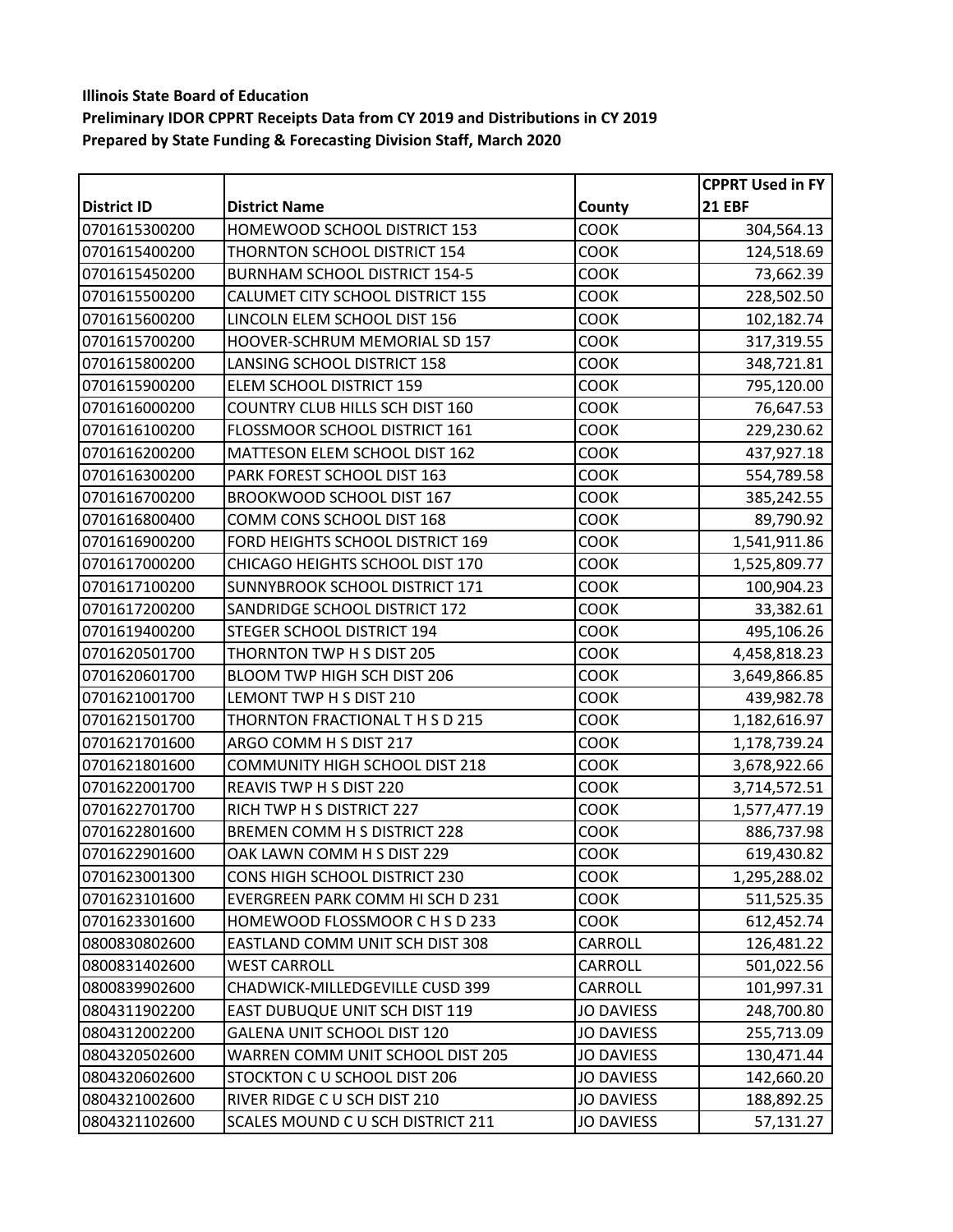|                    |                                  |                   | <b>CPPRT Used in FY</b> |
|--------------------|----------------------------------|-------------------|-------------------------|
| <b>District ID</b> | <b>District Name</b>             | County            | <b>21 EBF</b>           |
| 0808914502200      | FREEPORT SCHOOL DIST 145         | <b>STEPHENSON</b> | 1,893,255.93            |
| 0808920002600      | PEARL CITY C U SCH DIST 200      | <b>STEPHENSON</b> | 64,504.95               |
| 0808920102600      | DAKOTA COMM UNIT SCH DIST 201    | <b>STEPHENSON</b> | 73,619.68               |
| 0808920202600      | LENA WINSLOW C U SCH DIST 202    | <b>STEPHENSON</b> | 200,913.70              |
| 0808920302600      | ORANGEVILLE C U SCHOOL DIST 203  | <b>STEPHENSON</b> | 34,540.29               |
| 0901000102600      | FISHER C U SCHOOL DISTRICT 1     | CHAMPAIGN         | 562,720.23              |
| 0901000302600      | MAHOMET-SEYMOUR C U SCH DIST 3   | CHAMPAIGN         | 334,290.97              |
| 0901000402600      | CHAMPAIGN COMM UNIT SCH DIST 4   | CHAMPAIGN         | 3,338,070.53            |
| 0901000702600      | TOLONO C U SCHOOL DIST 7         | <b>CHAMPAIGN</b>  | 243,535.31              |
| 0901000802600      | HERITAGE COMM UNIT SCH DIST 8    | CHAMPAIGN         | 144,580.43              |
| 0901011602200      | URBANA SCHOOL DIST 116           | <b>CHAMPAIGN</b>  | 1,291,726.19            |
| 0901013000400      | THOMASBORO C C SCHOOL DIST 130   | <b>CHAMPAIGN</b>  | 17,185.09               |
| 0901013700200      | RANTOUL CITY SCHOOL DIST 137     | CHAMPAIGN         | 251,116.36              |
| 0901014200400      | LUDLOW C C SCHOOL DIST 142       | CHAMPAIGN         | 13,960.99               |
| 0901016900400      | ST JOSEPH C C SCHOOL DIST 169    | CHAMPAIGN         | 51,971.54               |
| 0901018800400      | GIFFORD C C SCHOOL DIST 188      | CHAMPAIGN         | 128,757.75              |
| 0901019301700      | RANTOUL TOWNSHIP H S DIST 193    | <b>CHAMPAIGN</b>  | 179,316.18              |
| 0901019700400      | PRAIRIEVIEW-OGDEN CCSD 197       | CHAMPAIGN         | 60,440.31               |
| 0901030501600      | ST JOSEPH OGDEN C H S DIST 305   | CHAMPAIGN         | 108,024.24              |
| 0902700502600      | GIBSON CITY-MELVIN-SIBLEY CUSD 5 | <b>FORD</b>       | 658,797.14              |
| 0902701002600      | PAXTON-BUCKLEY-LODA CU DIST 10   | <b>FORD</b>       | 337,311.57              |
| 11012002C2600      | MARSHALL C U SCHOOL DIST 2C      | <b>CLARK</b>      | 252,752.02              |
| 11012003C2600      | MARTINSVILLE C U SCH DIST 3C     | <b>CLARK</b>      | 113,423.13              |
| 11012004C2600      | CASEY-WESTFIELD C U SCH DIST 4C  | <b>CLARK</b>      | 254,003.76              |
| 1101500102600      | CHARLESTON C U SCHOOL DIST 1     | <b>COLES</b>      | 971,370.31              |
| 1101500202600      | MATTOON C U SCHOOL DIST 2        | <b>COLES</b>      | 1,333,327.24            |
| 1101500502600      | OAKLAND C U SCHOOL DIST 5        | <b>COLES</b>      | 71,367.43               |
| 1101800302600      | NEOGA COMM UNIT SCHOOL DIST 3    | CUMBERLAND        | 192,270.74              |
| 1101807702600      | CUMBERLAND C U SCHOOL DIST 77    | CUMBERLAND        | 152,235.82              |
| 1102130102600      | TUSCOLA C U SCHOOL DIST 301      | <b>DOUGLAS</b>    | 1,843,959.10            |
| 1102130202600      | VILLA GROVE C U SCH DIST 302     | <b>DOUGLAS</b>    | 101,145.87              |
| 1102130502600      | ARTHUR C U SCHOOL DIST 305       | <b>PIATT</b>      | 410,749.45              |
| 1102130602600      | ARCOLA C U SCHOOL DISTRICT 306   | <b>DOUGLAS</b>    | 169,290.98              |
| 1102300102600      | SHILOH COMM UNIT SCH DIST 1      | <b>EDGAR</b>      | 231,482.35              |
| 1102300302600      | KANSAS COMM UNIT SCHOOL DIST 3   | <b>EDGAR</b>      | 64,592.98               |
| 1102300402600      | PARIS COMM UNIT SCHOOL DIST 4    | <b>EDGAR</b>      | 135,001.95              |
| 1102300602600      | EDGAR COUNTY CU DIST 6           | <b>EDGAR</b>      | 156,617.12              |
| 1102309502500      | PARIS-UNION SCHOOL DIST 95       | <b>EDGAR</b>      | 326,385.44              |
| 1107030002600      | SULLIVAN C U SCHOOL DIST 300     | <b>MOULTRIE</b>   | 164,424.34              |
| 1107030202600      | OKAW Valley CUSD 302             | <b>MOULTRIE</b>   | 87,310.57               |
| 1108700102600      | WINDSOR COMM UNIT SCH DIST 1     | SHELBY            | 98,219.09               |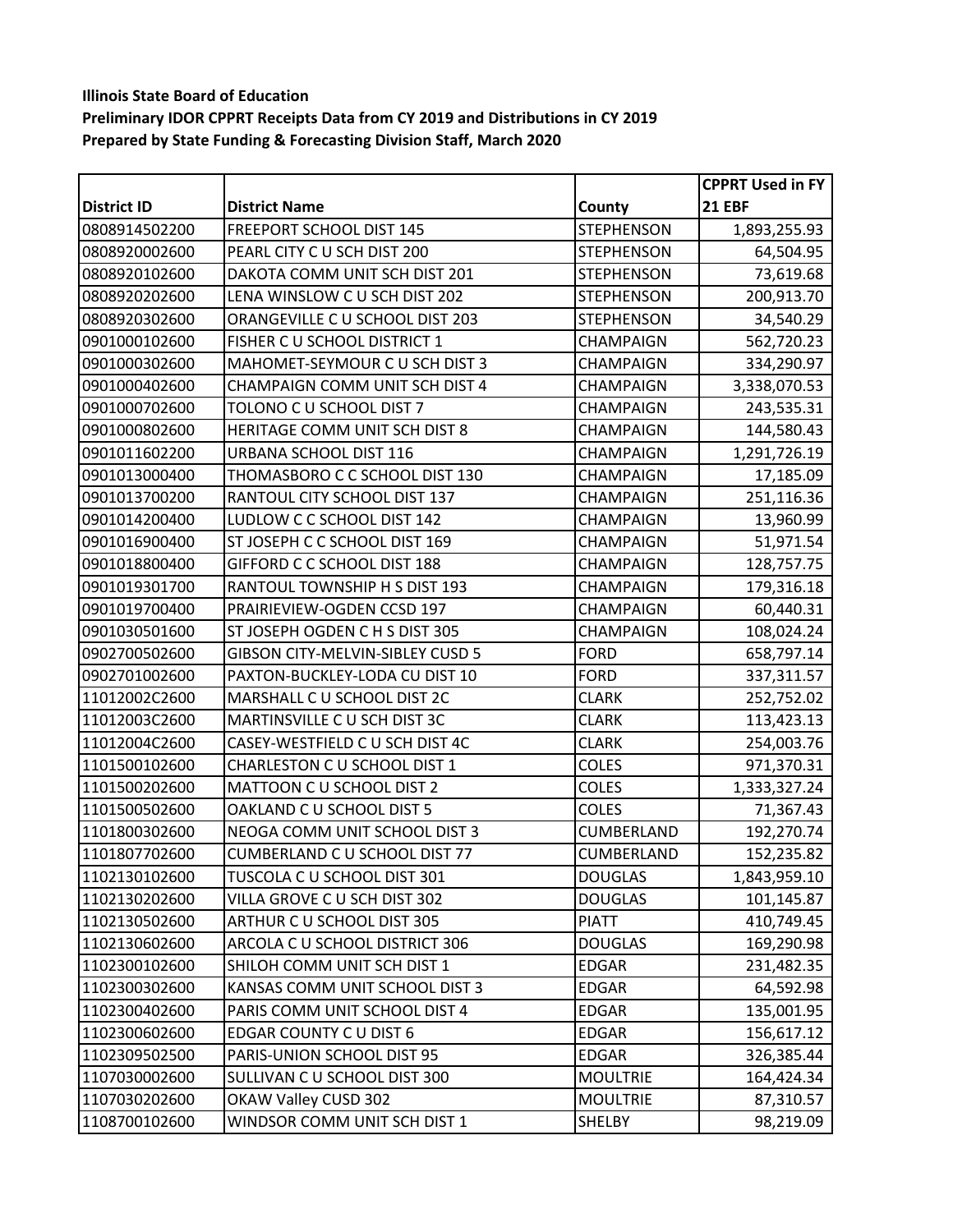|                    |                                      |                  | <b>CPPRT Used in FY</b> |
|--------------------|--------------------------------------|------------------|-------------------------|
| <b>District ID</b> | <b>District Name</b>                 | County           | <b>21 EBF</b>           |
| 11087003A2600      | <b>COWDEN-HERRICK CUD 3A</b>         | <b>SHELBY</b>    | 115,414.78              |
| 1108700402600      | SHELBYVILLE C U SCHOOL DIST 4        | SHELBY           | 313,046.20              |
| 11087005A2600      | STEWARDSON-STRASBURG CU DIST 5A      | SHELBY           | 82,911.18               |
| 1108702102600      | CENTRAL A & M C U DIST #21           | SHELBY           | 173,453.41              |
| 1201301002600      | <b>CLAY CITY COMM UNIT DIST 10</b>   | <b>CLAY</b>      | 109,990.21              |
| 1201302502600      | NORTH CLAY C U SCHOOL DISTRICT 25    | <b>CLAY</b>      | 233,310.63              |
| 1201303502600      | FLORA COMM UNIT SCH DIST 35          | <b>CLAY</b>      | 364,919.74              |
| 1201700102600      | HUTSONVILLE C U SCHOOL DIST 1        | CRAWFORD         | 462,482.23              |
| 1201700202600      | ROBINSON C U SCHOOL DIST 2           | <b>CRAWFORD</b>  | 980,451.57              |
| 1201700302600      | PALESTINE C U SCHOOL DIST 3          | CRAWFORD         | 63,581.29               |
| 1201700402600      | OBLONG C U SCHOOL DIST 4             | CRAWFORD         | 135,380.50              |
| 1204000102600      | JASPER COUNTY COMM UNIT DIST 1       | <b>JASPER</b>    | 1,120,722.75            |
| 1205101002600      | RED HILL C U SCHOOL DIST 10          | LAWRENCE         | 101,847.40              |
| 1205102002600      | LAWRENCE CO C U DISTRICT 20          | LAWRENCE         | 283,231.67              |
| 1208000102600      | EAST RICHLAND C U SCH DIST 1         | RICHLAND         | 696,206.35              |
| 1301400102600      | CARLYLE C U SCHOOL DISTRICT 1        | <b>CLINTON</b>   | 379,745.50              |
| 1301400302600      | WESCLIN C U SCHOOL DISTRICT 3        | <b>CLINTON</b>   | 95,086.94               |
| 1301401200400      | <b>BREESE SCHOOL DISTRICT 12</b>     | <b>CLINTON</b>   | 91,080.88               |
| 1301402100200      | <b>AVISTON SCHOOL DISTRICT 21</b>    | <b>CLINTON</b>   | 16,072.52               |
| 1301404600200      | WILLOW GROVE SCHOOL DISTRICT 46      | <b>CLINTON</b>   | 34,267.21               |
| 1301405700200      | <b>BARTELSO SCHOOL DISTRICT 57</b>   | <b>CLINTON</b>   | 6,889.11                |
| 1301406000200      | <b>GERMANTOWN SCHOOL DISTRICT 60</b> | <b>CLINTON</b>   | 12,963.81               |
| 1301406200200      | DAMIANSVILLE SCHOOL DISTRICT 62      | <b>CLINTON</b>   | 8,261.08                |
| 1301406300200      | ALBERS SCHOOL DISTRICT 63            | <b>CLINTON</b>   | 10,902.54               |
| 1301407101600      | CENTRAL COMMUNITY H S DIST 71        | <b>CLINTON</b>   | 160,592.51              |
| 1301414150200      | ST ROSE SCHOOL DISTRICT 14-15        | <b>CLINTON</b>   | 11,725.27               |
| 1301418600200      | NORTH WAMAC SCHOOL DISTRICT 186      | <b>CLINTON</b>   | 43,485.02               |
| 1304100102600      | WALTONVILLE C U SCHOOL DIST 1        | <b>JEFFERSON</b> | 261,081.72              |
| 1304100200400      | ROME COMM CONS SCHOOL DIST 2         | <b>JEFFERSON</b> | 51,923.40               |
| 1304100300400      | FIELD COMM CONS SCHOOL DIST 3        | <b>JEFFERSON</b> | 39,607.81               |
| 1304100500400      | OPDYKE-BELLE-RIVE CC SCH DIST 5      | <b>JEFFERSON</b> | 132,811.31              |
| 1304100600400      | <b>GRAND PRAIRIE C C SCH DIST 6</b>  | <b>JEFFERSON</b> | 15,645.83               |
| 1304101200400      | MCCLELLAN C C SCHOOL DIST 12         | <b>JEFFERSON</b> | 18,543.61               |
| 1304107900200      | SUMMERSVILLE SCHOOL DIST 79          | <b>JEFFERSON</b> | 29,930.03               |
| 1304108000200      | MOUNT VERNON SCHOOL DIST 80          | JEFFERSON        | 396,451.74              |
| 1304108200200      | BETHEL SCHOOL DISTRICT 82            | <b>JEFFERSON</b> | 163,090.18              |
| 1304109900400      | FARRINGTON C C SCHOOL DIST 99        | <b>JEFFERSON</b> | 13,256.18               |
| 1304117800400      | SPRING GARDEN CONS SCHL DIST 178     | <b>JEFFERSON</b> | 50,230.86               |
| 1304120101700      | MT VERNON TWP H S DIST 201           | <b>JEFFERSON</b> | 785,643.42              |
| 1304120902700      | WOODLAWN UNIT DIST 209               | <b>JEFFERSON</b> | 135,429.29              |
| 1304131802700      | <b>BLUFORD UNIT DIST 318</b>         | <b>JEFFERSON</b> | 67,443.24               |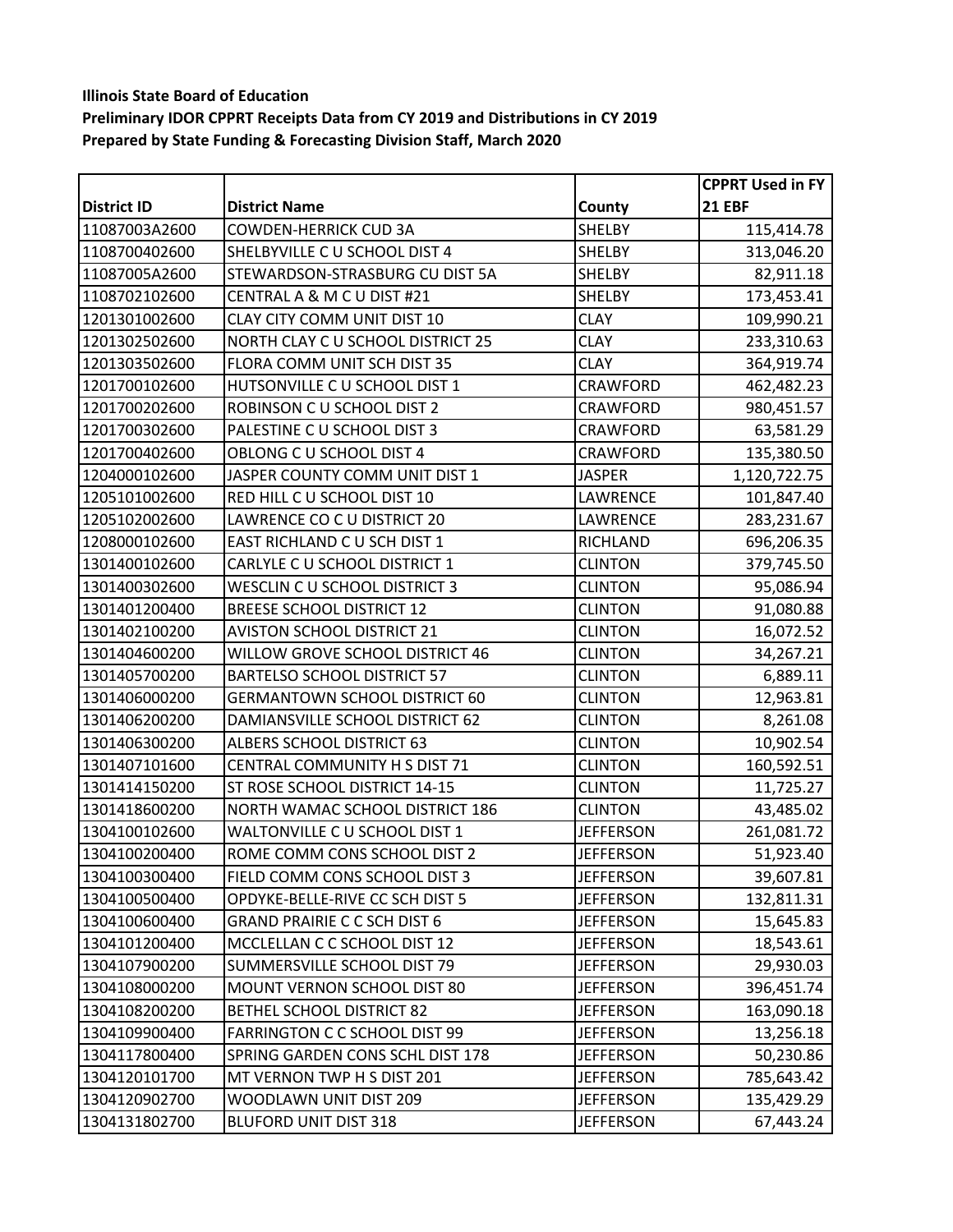|                    |                                      |                   | CPPRT Used in FY |
|--------------------|--------------------------------------|-------------------|------------------|
| <b>District ID</b> | <b>District Name</b>                 | County            | <b>21 EBF</b>    |
| 1305800100300      | RACCOON CONS SCHOOL DIST 1           | <b>MARION</b>     | 48,985.49        |
| 1305800200300      | KELL CONSOLIDATED SCHOOL DIST 2      | <b>MARION</b>     | 26,442.66        |
| 1305800700400      | <b>IUKA COMM CONS SCHOOL DIST 7</b>  | <b>MARION</b>     | 32,892.50        |
| 1305801000400      | SELMAVILLE C C SCH DIST 10           | <b>MARION</b>     | 80,537.60        |
| 1305810002600      | PATOKA COMM UNIT SCH DIST 100        | <b>MARION</b>     | 761,354.49       |
| 1305811100200      | SALEM SCHOOL DIST 111                | <b>MARION</b>     | 333,247.30       |
| 1305813300200      | CENTRAL CITY SCHOOL DIST 133         | <b>MARION</b>     | 50,961.89        |
| 1305813500200      | CENTRALIA SCHOOL DIST 135            | <b>MARION</b>     | 851,484.49       |
| 1305820001700      | CENTRALIA H S DIST 200               | <b>MARION</b>     | 695,125.62       |
| 1305840102600      | SOUTH CENTRAL COMM UNIT DIST 401     | <b>MARION</b>     | 297,673.26       |
| 1305850102600      | SANDOVAL C U SCHOOL DIST 501         | <b>MARION</b>     | 126,298.56       |
| 1305860001600      | SALEM COMM H S DIST 600              | <b>MARION</b>     | 354,145.16       |
| 1305872202600      | ODIN C U SCHOOL DIST 722             | <b>MARION</b>     | 103,475.19       |
| 1309500100400      | OAKDALE C C SCHOOL DISTRICT 1        | <b>WASHINGTON</b> | 25,286.78        |
| 1309501002600      | WEST WASHINGTON CO C U DIST 10       | WASHINGTON        | 103,717.50       |
| 1309501100400      | <b>IRVINGTON C C SCH DISTRICT 11</b> | <b>WASHINGTON</b> | 26,272.51        |
| 1309501500400      | <b>ASHLEY C C SCH DISTRICT 15</b>    | <b>WASHINGTON</b> | 70,384.74        |
| 1309504900400      | NASHVILLE C C SCH DISTRICT 49        | WASHINGTON        | 261,252.76       |
| 1309509901600      | NASHVILLE COMM H S DISTRICT 99       | <b>WASHINGTON</b> | 296,342.26       |
| 1501629902500      | CITY OF CHICAGO SCHOOL DIST 299      | соок              | 216,435,136.05   |
| 1601942402600      | <b>GENOA KINGSTON C U S DIST 424</b> | <b>DEKALB</b>     | 175,580.13       |
| 1601942502600      | INDIAN CREEK COMM UNIT DIST 425      | <b>DEKALB</b>     | 439,837.57       |
| 1601942602600      | HIAWATHA C U SCHOOL DIST 426         | <b>DEKALB</b>     | 124,946.19       |
| 1601942702600      | SYCAMORE C U SCHOOL DIST 427         | <b>DEKALB</b>     | 841,753.77       |
| 1601942802600      | DEKALB COMM UNIT SCH DIST 428        | <b>DEKALB</b>     | 1,516,878.79     |
| 1601942902600      | HINCKLEY BIG ROCK C U S D 429        | <b>DEKALB</b>     | 182,910.34       |
| 1601943002600      | SANDWICH C U SCHOOL DIST 430         | <b>DEKALB</b>     | 387,092.57       |
| 1601943202600      | SOMONAUK C U SCHOOL DIST 432         | <b>DEKALB</b>     | 111,821.44       |
| 1702001502600      | CLINTON C U SCHOOL DIST 15           | <b>DEWITT</b>     | 1,264,734.31     |
| 1702001802600      | BLUE RIDGE COMM UNIT SCH DIST 18     | <b>DEWITT</b>     | 362,786.66       |
| 1705300502600      | WOODLAND CUS DIST 5                  | <b>LIVINGSTON</b> | 622,573.83       |
| 17053006J2600      | TRI POINT CU SCH DIST 6-J            | <b>LIVINGSTON</b> | 206,613.14       |
| 1705300802600      | PRAIRIE CENTRAL C U SCHOOL DIST 8    | LIVINGSTON        | 892,773.00       |
| 1705307402700      | FLANAGAN-CORNELL UNIT 74             | LIVINGSTON        | 89,723.66        |
| 1705309001700      | PONTIAC TWP H S DIST 90              | <b>LIVINGSTON</b> | 511,048.47       |
| 1705323001700      | DWIGHT TWP H S DIST 230              | <b>LIVINGSTON</b> | 157,435.72       |
| 1705323200200      | DWIGHT COMMON SCHOOL DIST 232        | LIVINGSTON        | 191,706.64       |
| 1705342500400      | ROOKS CREEK C C SCH DIST 425         | LIVINGSTON        | 12,568.20        |
| 1705342600400      | CORNELL C C SCH DIST 426             | <b>LIVINGSTON</b> | 28,139.49        |
| 1705342900400      | PONTIAC C C SCHOOL DIST 429          | LIVINGSTON        | 646,662.11       |
| 1705343500400      | ODELL COMM CONS SCHOOL DIST 435      | LIVINGSTON        | 105,789.11       |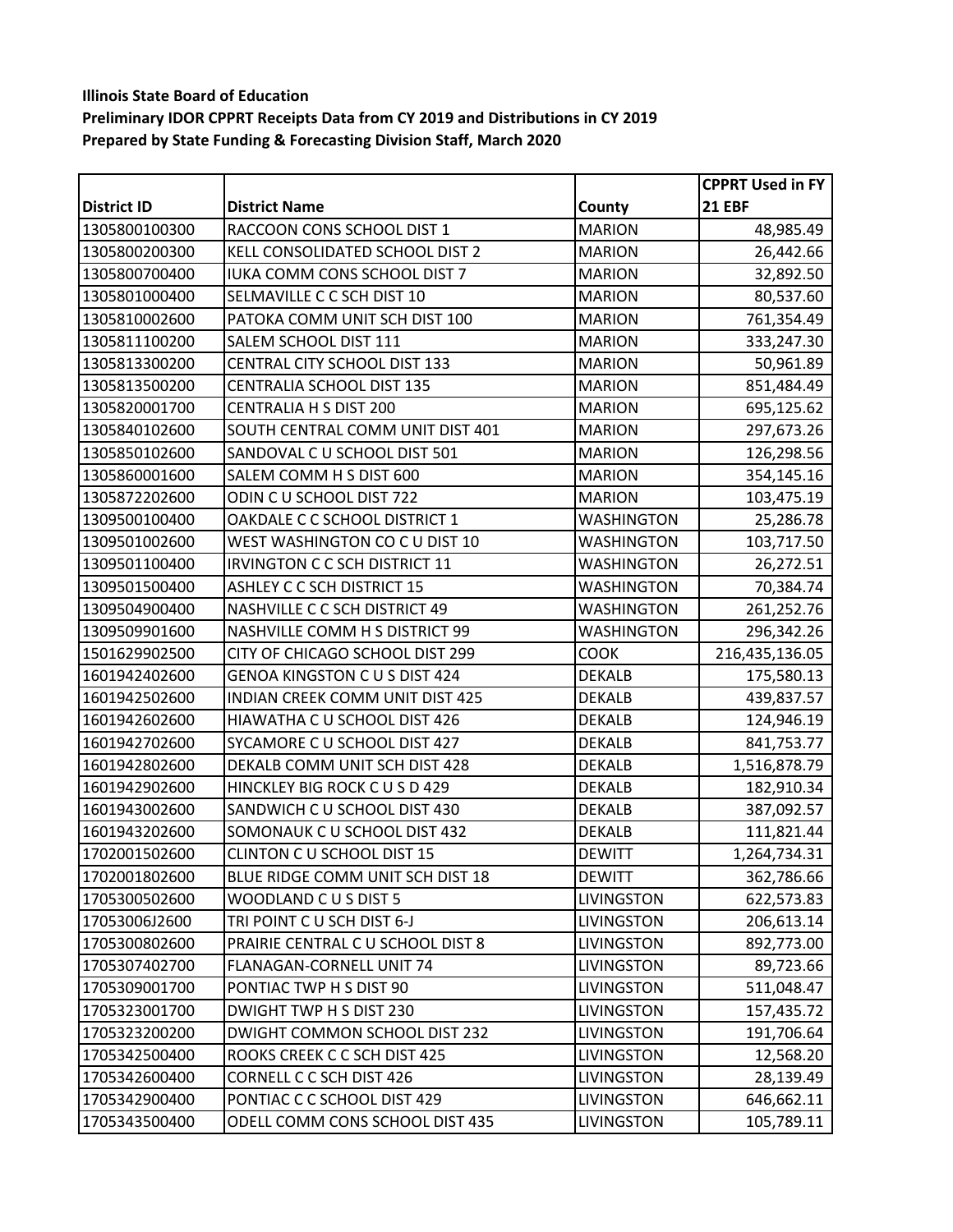|                    |                                      |                   | <b>CPPRT Used in FY</b> |
|--------------------|--------------------------------------|-------------------|-------------------------|
| <b>District ID</b> | <b>District Name</b>                 | County            | <b>21 EBF</b>           |
| 1705343800400      | SAUNEMIN C CONSOL SCH DIST 438       | <b>LIVINGSTON</b> | 119,902.40              |
| 1705402102600      | HARTSBURG EMDEN C U S DIST 21        | <b>LOGAN</b>      | 82,124.22               |
| 1705402302600      | MT PULASKI COMM UNIT DIST 23         | <b>LOGAN</b>      | 261,753.45              |
| 1705402700200      | LINCOLN ELEM SCHOOL DIST 27          | <b>LOGAN</b>      | 482,074.10              |
| 1705406100400      | CHESTER-EAST LINCOLN CCS DIST 61     | LOGAN             | 152,739.31              |
| 1705408800200      | NEW HOLLAND-MIDDLETOWN E DIST 88     | <b>LOGAN</b>      | 71,855.90               |
| 1705409200400      | WEST LINCOLN-BROADWELL E S D #92     | LOGAN             | 173,962.50              |
| 1705440401600      | LINCOLN COMM H S DIST 404            | <b>LOGAN</b>      | 626,876.86              |
| 1706400202600      | LEROY COMMUNITY UNIT SCH DIST 2      | <b>MCLEAN</b>     | 103,673.18              |
| 1706400302600      | TRI VALLEY C U SCHOOL DISTRICT 3     | <b>MCLEAN</b>     | 154,889.76              |
| 1706400402600      | HEYWORTH CU SCH DIST 4               | <b>MCLEAN</b>     | 118,687.87              |
| 1706400502600      | MCLEAN COUNTY UNIT DIST NO 5         | <b>MCLEAN</b>     | 2,102,337.55            |
| 1706400702600      | LEXINGTON C U SCH DIST 7             | <b>MCLEAN</b>     | 239,297.50              |
| 1706401602600      | OLYMPIA C U SCHOOL DIST 16           | <b>MCLEAN</b>     | 416,186.39              |
| 1706401902600      | RIDGEVIEW COMM UNIT SCH DIST 19      | <b>MCLEAN</b>     | 304,532.56              |
| 1706408702500      | <b>BLOOMINGTON SCH DIST 87</b>       | <b>MCLEAN</b>     | 4,976,939.30            |
| 1902200200200      | BENSENVILLE SCHOOL DISTRICT 2        | <b>DUPAGE</b>     | 1,205,354.78            |
| 1902200400200      | <b>ADDISON SCHOOL DIST 4</b>         | <b>DUPAGE</b>     | 1,153,950.01            |
| 1902200700200      | WOOD DALE SCHOOL DISTRICT 7          | <b>DUPAGE</b>     | 410,176.66              |
| 1902201000200      | ITASCA SCHOOL DIST 10                | <b>DUPAGE</b>     | 139,047.34              |
| 1902201100200      | MEDINAH SCHOOL DISTRICT 11           | <b>DUPAGE</b>     | 383,014.09              |
| 1902201200200      | ROSELLE SCHOOL DISTRICT 12           | <b>DUPAGE</b>     | 154,791.77              |
| 1902201300200      | BLOOMINGDALE SCHOOL DISTRICT 13      | <b>DUPAGE</b>     | 78,045.68               |
| 1902201500200      | MARQUARDT SCHOOL DISTRICT 15         | <b>DUPAGE</b>     | 172,829.56              |
| 1902201600200      | QUEEN BEE SCHOOL DISTRICT 16         | <b>DUPAGE</b>     | 99,766.52               |
| 1902202000200      | KEENEYVILLE SCHOOL DISTRICT 20       | <b>DUPAGE</b>     | 34,432.18               |
| 1902202500200      | BENJAMIN SCHOOL DISTRICT 25          | <b>DUPAGE</b>     | 56,660.28               |
| 1902203300200      | WEST CHICAGO SCHOOL DIST 33          | <b>DUPAGE</b>     | 956,445.09              |
| 1902203400200      | WINFIELD SCHOOL DISTRICT 34          | <b>DUPAGE</b>     | 40,410.25               |
| 1902204100200      | <b>GLEN ELLYN SCHOOL DISTRICT 41</b> | <b>DUPAGE</b>     | 1,196,458.01            |
| 1902204400200      | LOMBARD SCHOOL DISTRICT 44           | <b>DUPAGE</b>     | 909,733.13              |
| 1902204500200      | VILLA PARK SCHOOL DIST 45            | <b>DUPAGE</b>     | 358,029.25              |
| 1902204800200      | SALT CREEK SCHOOL DIST 48            | <b>DUPAGE</b>     | 746,229.71              |
| 1902205300200      | <b>BUTLER SCHOOL DISTRICT 53</b>     | <b>DUPAGE</b>     | 396,046.21              |
| 1902205800200      | DOWNERS GROVE GRADE SCH DIST 58      | <b>DUPAGE</b>     | 944,757.71              |
| 1902206000200      | MAERCKER SCHOOL DISTRICT 60          | <b>DUPAGE</b>     | 91,118.90               |
| 1902206100200      | DARIEN SCHOOL DIST 61                | <b>DUPAGE</b>     | 71,309.79               |
| 1902206200200      | <b>GOWER SCHOOL DIST 62</b>          | <b>DUPAGE</b>     | 429,218.58              |
| 1902206300200      | <b>CASS SCHOOL DIST 63</b>           | <b>DUPAGE</b>     | 30,705.26               |
| 1902206600200      | <b>CENTER CASS SCHOOL DIST 66</b>    | <b>DUPAGE</b>     | 98,554.24               |
| 1902206800200      | WOODRIDGE SCHOOL DIST 68             | <b>DUPAGE</b>     | 196,033.58              |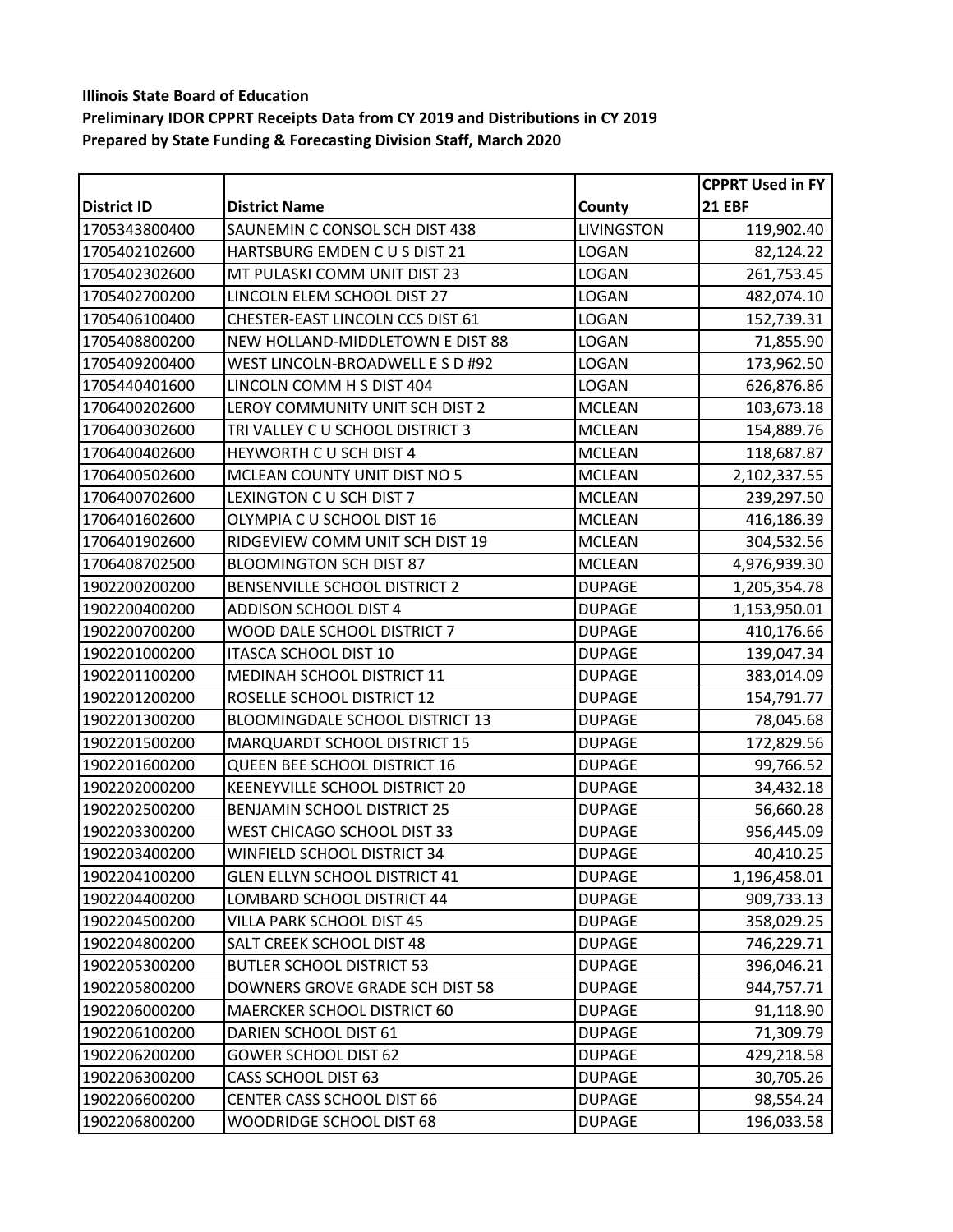|                    |                                       |                 | <b>CPPRT Used in FY</b> |
|--------------------|---------------------------------------|-----------------|-------------------------|
| <b>District ID</b> | <b>District Name</b>                  | County          | <b>21 EBF</b>           |
| 1902208601700      | HINSDALE TWP H S DIST 86              | <b>DUPAGE</b>   | 1,300,947.19            |
| 1902208701700      | <b>GLENBARD TWP H S DIST 87</b>       | <b>DUPAGE</b>   | 2,655,915.48            |
| 1902208801600      | DU PAGE HIGH SCHOOL DIST 88           | <b>DUPAGE</b>   | 1,845,556.26            |
| 1902208900400      | GLEN ELLYN C C SCHOOL DIST 89         | <b>DUPAGE</b>   | 229,219.62              |
| 1902209300400      | COMMUNITY CONSOLIDATED S D 93         | <b>DUPAGE</b>   | 495,692.27              |
| 1902209401600      | <b>COMMUNITY HIGH SCH DISTRICT 94</b> | <b>DUPAGE</b>   | 1,179,784.72            |
| 1902209901600      | COMMUNITY HIGH SCHOOL DIST 99         | <b>DUPAGE</b>   | 1,103,105.26            |
| 1902210001600      | FENTON COMM H S DIST 100              | <b>DUPAGE</b>   | 1,459,471.71            |
| 1902210801600      | LAKE PARK COMM H S DIST 108           | <b>DUPAGE</b>   | 684,987.26              |
| 1902218000400      | COMMUNITY CONS SCH DIST 180           | <b>DUPAGE</b>   | 142,083.33              |
| 1902218100400      | HINSDALE C C SCHOOL DIST 181          | <b>DUPAGE</b>   | 584,640.18              |
| 1902220002600      | COMMUNITY UNIT SCHOOL DIST 200        | <b>DUPAGE</b>   | 2,398,748.82            |
| 1902220102600      | WESTMONT CU SCHOOL DIST 201           | <b>DUPAGE</b>   | 342,331.98              |
| 1902220202600      | LISLE C U SCH DIST 202                | <b>DUPAGE</b>   | 399,790.30              |
| 1902220302600      | NAPERVILLE C U DIST 203               | <b>DUPAGE</b>   | 2,788,253.81            |
| 1902220402600      | INDIAN PRAIRIE C U SCH DIST 204       | <b>DUPAGE</b>   | 2,864,175.99            |
| 1902220502600      | <b>ELMHURST SCHOOL DIST 205</b>       | <b>DUPAGE</b>   | 2,337,945.85            |
| 2002400102600      | EDWARDS COUNTY C U SCH DIST 1         | <b>EDWARDS</b>  | 211,349.23              |
| 2003000702600      | <b>GALLATIN C U SCHOOL DISTRICT 7</b> | <b>GALLATIN</b> | 441,220.30              |
| 2003301002600      | HAMILTON CO C U SCHOOL DIST 10        | <b>HAMILTON</b> | 330,923.53              |
| 2003500102600      | HARDIN CO COMM UNIT DIST 1            | <b>HARDIN</b>   | 388,695.82              |
| 2007600102600      | POPE CO COMM UNIT DIST 1              | <b>POPE</b>     | 74,261.56               |
| 2008300102600      | GALATIA C U SCHOOL DIST 1             | <b>SALINE</b>   | 35,502.74               |
| 2008300202600      | CARRIER MILLS-STONEFORT CUSD 2        | <b>SALINE</b>   | 101,110.50              |
| 2008300302600      | HARRISBURG C U SCHOOL DIST 3          | <b>SALINE</b>   | 370,273.10              |
| 2008300402600      | ELDORADO COMM UNIT DISTRICT 4         | <b>SALINE</b>   | 269,182.14              |
| 2009301702400      | ALLENDALE C C SCHOOL DIST 17          | <b>WABASH</b>   | 25,726.60               |
| 2009334802600      | WABASH C U SCH DIST 348               | <b>WABASH</b>   | 857,744.10              |
| 2009600600400      | NEW HOPE C C SCHOOL DIST 6            | <b>WAYNE</b>    | 18,062.01               |
| 2009601400400      | GEFF C C SCHOOL DISTRICT 14           | <b>WAYNE</b>    | 10,571.17               |
| 2009601700400      | JASPER COMM CONS SCHOOL DIST 17       | <b>WAYNE</b>    | 10,830.49               |
| 2009610002600      | WAYNE CITY C U SCHOOL DIST 100        | <b>WAYNE</b>    | 141,157.33              |
| 2009611200400      | FAIRFIELD PUBLIC SCHOOL DIST 112      | <b>WAYNE</b>    | 82,209.43               |
| 2009620002600      | NORTH WAYNE C U SCHOOL DIST 200       | <b>WAYNE</b>    | 247,254.43              |
| 2009622501600      | FAIRFIELD COMM H S DIST 225           | WAYNE           | 118,179.20              |
| 2009700102600      | <b>GRAYVILLE C U SCHOOL DIST 1</b>    | <b>WHITE</b>    | 104,644.49              |
| 2009700302600      | NORRIS CITY-OMAHA-ENFIELD CUSD 3      | <b>WHITE</b>    | 139,907.79              |
| 2009700502600      | CARMI-WHITE COUNTY CUS DIST 5         | <b>WHITE</b>    | 415,588.63              |
| 2102804700400      | BENTON COMM CONS SCH DIST 47          | <b>FRANKLIN</b> | 249,868.34              |
| 2102809100400      | AKIN COMM CONS SCHOOL DIST 91         | <b>FRANKLIN</b> | 12,967.46               |
| 2102809902600      | <b>CHRISTOPHER UNIT 99</b>            | <b>FRANKLIN</b> | 93,244.21               |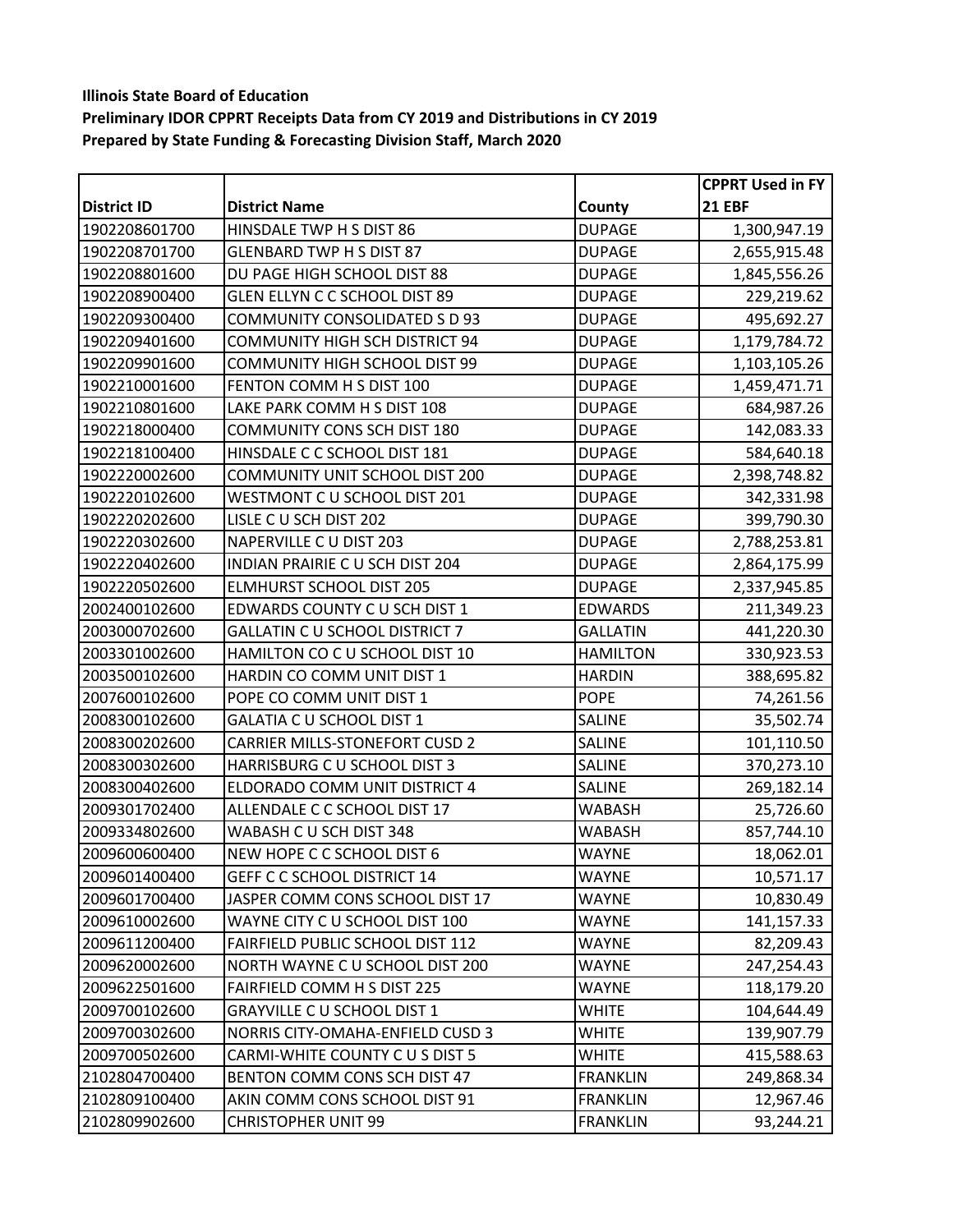|                    |                                        |                 | <b>CPPRT Used in FY</b> |
|--------------------|----------------------------------------|-----------------|-------------------------|
| <b>District ID</b> | <b>District Name</b>                   | County          | <b>21 EBF</b>           |
| 2102810301300      | BENTON CONS HIGH SCHOOL DIST 103       | <b>FRANKLIN</b> | 271,263.57              |
| 2102811500400      | <b>EWING NORTHERN C C DISTRICT 115</b> | <b>FRANKLIN</b> | 22,562.78               |
| 2102816802600      | FRANKFORT COMM UNIT SCH DIST 168       | <b>FRANKLIN</b> | 365,559.91              |
| 2102817402600      | THOMPSONVILLE CUSD 174                 | <b>FRANKLIN</b> | 58,222.77               |
| 2102818802600      | ZEIGLER-ROYALTON CUS DIST 188          | <b>FRANKLIN</b> | 99,718.69               |
| 2102819602600      | SESSER-VALIER COMM UNIT S D 196        | <b>FRANKLIN</b> | 257,693.54              |
| 2104400102600      | <b>GOREVILLE COMM UNIT DIST 1</b>      | <b>JOHNSON</b>  | 222,213.71              |
| 2104403200300      | NEW SIMPSON HILL CONS DIST 32          | <b>JOHNSON</b>  | 60,878.47               |
| 2104404300300      | <b>BUNCOMBE CONS SCHOOL DIST 43</b>    | <b>JOHNSON</b>  | 60,089.44               |
| 2104405500200      | VIENNA SCHOOL DIST 55                  | <b>JOHNSON</b>  | 141,810.69              |
| 2104406400200      | <b>CYPRESS SCHOOL DIST 64</b>          | <b>JOHNSON</b>  | 51,913.23               |
| 2104413301700      | VIENNA H S DISTRICT 133                | <b>JOHNSON</b>  | 312,499.87              |
| 2106100102600      | MASSAC UNIT DISTRICT #1                | <b>MASSAC</b>   | 1,000,629.85            |
| 2106103802600      | JOPPA-MAPLE GROVE UNIT DIST 38         | <b>MASSAC</b>   | 804,646.77              |
| 2110000102600      | JOHNSTON CITY C U SCH DIST 1           | WILLIAMSON      | 301,164.01              |
| 2110000202600      | MARION COMM UNIT SCH DIST 2            | WILLIAMSON      | 776,361.16              |
| 2110000302600      | CRAB ORCHARD C U SCH DIST 3            | WILLIAMSON      | 308,169.25              |
| 2110000402600      | HERRIN CU SCH DIST 4                   | WILLIAMSON      | 307,954.33              |
| 2110000502600      | CARTERVILLE C U SCH DIST 5             | WILLIAMSON      | 224,831.50              |
| 2403200102600      | COAL CITY C U SCHOOL DISTRICT 1        | <b>GRUNDY</b>   | 1,666,158.59            |
| 24032002C0200      | MAZON-VERONA-KINSMAN ESD 2C            | <b>GRUNDY</b>   | 277,045.45              |
| 24032024C0400      | NETTLE CREEK C C SCH DIST 24C          | <b>GRUNDY</b>   | 28,030.07               |
| 2403205400200      | MORRIS SCHOOL DISTRICT 54              | <b>GRUNDY</b>   | 372,941.58              |
| 24032060C0400      | SARATOGA COMM CONS S DIST 60C          | <b>GRUNDY</b>   | 137,684.19              |
| 24032072C0400      | GARDNER COMM CONS SCH DIST 72C         | <b>GRUNDY</b>   | 57,510.57               |
| 2403207301700      | GARDNER S WILMINGTON THS DIST 73       | <b>GRUNDY</b>   | 72,111.03               |
| 2403207400300      | SOUTH WILMINGTON CONS SCH DIST 74      | <b>GRUNDY</b>   | 7,071.21                |
| 2403207500200      | <b>BRACEVILLE SCHOOL DIST 75</b>       | <b>GRUNDY</b>   | 15,148.38               |
| 2403210101600      | MORRIS COMM HIGH SCH DIST 101          | <b>GRUNDY</b>   | 463,602.56              |
| 2403211101600      | MINOOKA COMM H S DISTRICT 111          | <b>GRUNDY</b>   | 693,690.72              |
| 2403220100400      | MINOOKA COMM CONS S DIST 201           | <b>GRUNDY</b>   | 404,986.46              |
| 2404701801600      | NEWARK COMM H S DIST 18                | <b>KENDALL</b>  | 99,654.08               |
| 2404706600400      | NEWARK COMM CONS SCH DIST 66           | <b>KENDALL</b>  | 79,237.13               |
| 2404708802600      | PLANO COMM UNIT SCHOOL DIST 88         | KENDALL         | 1,144,757.23            |
| 2404709000400      | LISBON COMM CONS SCH DIST 90           | <b>KENDALL</b>  | 50,084.39               |
| 2404711502600      | YORKVILLE COMM UNIT SCH DIST 115       | KENDALL         | 505,674.38              |
| 2404730802600      | OSWEGO COMM UNIT SCHOOL DIST 308       | KENDALL         | 2,172,785.23            |
| 2602900102600      | ASTORIA COMM UNIT SCH DIST 1           | <b>FULTON</b>   | 94,203.35               |
| 2602900202600      | VIT COMM UNIT SCH DISTRICT 2           | <b>FULTON</b>   | 596,277.64              |
| 2602900302600      | COMM UNIT SCH DIST 3 FULTON CTY        | <b>FULTON</b>   | 333,765.90              |
| 2602900402600      | SPOON RIVER VALLEY C U S DIST 4        | <b>FULTON</b>   | 467,295.23              |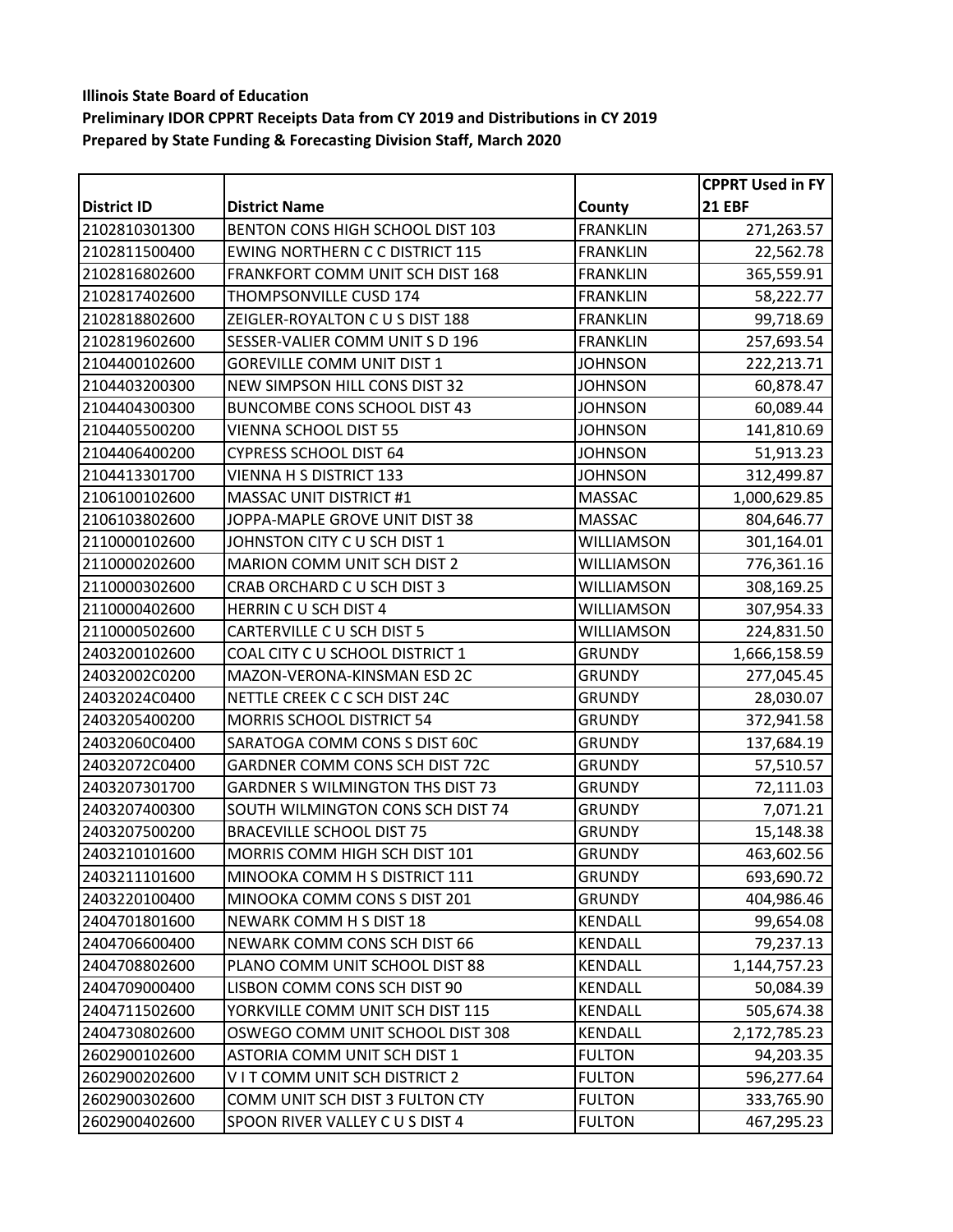|               |                                        |                  | <b>CPPRT Used in FY</b> |
|---------------|----------------------------------------|------------------|-------------------------|
| District ID   | <b>District Name</b>                   | County           | <b>21 EBF</b>           |
| 2602906602500 | CANTON UNION SCHOOL DIST 66            | <b>FULTON</b>    | 4,087,322.66            |
| 2602909702600 | LEWISTOWN SCHOOL DIST 97               | <b>FULTON</b>    | 473,433.76              |
| 2603430701600 | ILLINI WEST H S DIST 307               | <b>HANCOCK</b>   |                         |
| 2603431602600 | WARSAW COMM UNIT SCH DISTRICT 316      | <b>HANCOCK</b>   | 63,576.58               |
| 2603431700400 | <b>CARTHAGE ESD 317</b>                | <b>HANCOCK</b>   | 106,952.38              |
| 2603432502600 | NAUVOO-COLUSA C U S DIST 325           | <b>HANCOCK</b>   | 103,713.65              |
| 2603432700400 | DALLAS ESD 327                         | <b>HANCOCK</b>   | 88,341.46               |
| 2603432802400 | HAMILTON C C SCHOOL DIST 328           | <b>HANCOCK</b>   | 78,579.04               |
| 2603433702600 | SOUTHEASTERN C U SCH DIST 337          | <b>HANCOCK</b>   | 77,366.82               |
| 2603434700400 | LA HARPE CUSD 347                      | <b>HANCOCK</b>   | 61,191.66               |
| 2606210302600 | <b>WEST PRAIRIE</b>                    | <b>MCDONOUGH</b> | 121,686.50              |
| 2606217002600 | <b>BUSHNELL PRAIRIE CITY CUS D 170</b> | <b>MCDONOUGH</b> | 152,118.34              |
| 2606218502600 | MACOMB COMM UNIT SCH DIST 185          | <b>MCDONOUGH</b> | 524,476.20              |
| 2608500502600 | SCHUYLER-INDUSTRY                      | <b>SCHUYLER</b>  | 135,081.06              |
| 2800601700400 | OHIO COMM CONS SCHOOL DIST 17          | <b>BUREAU</b>    | 34,056.86               |
| 2800608400400 | MALDEN COMM CONS SCH DIST 84           | <b>BUREAU</b>    | 32,773.26               |
| 2800609400400 | LADD COMM CONS SCHOOL DIST 94          | <b>BUREAU</b>    | 69,770.55               |
| 2800609800200 | DALZELL SCHOOL DISTRICT 98             | <b>BUREAU</b>    | 4,940.22                |
| 2800609900400 | SPRING VALLEY C C SCH DIST 99          | <b>BUREAU</b>    | 92,268.72               |
| 2800610302200 | DEPUE UNIT SCHOOL DIST 103             | <b>BUREAU</b>    | 94,848.14               |
| 2800611500200 | PRINCETON ELEM SCHOOL DIST 115         | <b>BUREAU</b>    | 364,642.15              |
| 2800630302600 | LA MOILLE C U SCHOOL DIST 303          | <b>BUREAU</b>    | 93,736.00               |
| 2800634002600 | <b>BUREAU VALLEY CUSD 340</b>          | <b>BUREAU</b>    | 507,804.45              |
| 2800650001500 | PRINCETON HIGH SCH DIST 500            | <b>BUREAU</b>    | 271,294.85              |
| 2800650201700 | HALL HIGH SCH DIST 502                 | <b>BUREAU</b>    | 157,404.81              |
| 2800650501600 | OHIO COMMUNITY H S DIST 505            | <b>BUREAU</b>    | 31,031.98               |
| 2803719000200 | COLONA SCHOOL DISTRICT 190             | <b>HENRY</b>     | 84,720.29               |
| 2803722302600 | ORION COMM UNIT SCHOOL DIST 223        | <b>HENRY</b>     | 307,474.00              |
| 2803722402600 | GALVA COMM UNIT SCH DIST 224           | <b>HENRY</b>     | 161,110.84              |
| 2803722502600 | ALWOOD COMM UNIT SCH DIST 225          | <b>HENRY</b>     | 197,364.01              |
| 2803722602600 | ANNAWAN COMM UNIT SCH DIST 226         | <b>HENRY</b>     | 190,874.20              |
| 2803722702600 | CAMBRIDGE C U SCH DIST 227             | <b>HENRY</b>     | 91,979.10               |
| 2803722802600 | <b>GENESEO COMM UNIT SCH DIST 228</b>  | <b>HENRY</b>     | 543,777.18              |
| 2803722902600 | KEWANEE COMM UNIT SCH DIST 229         | <b>HENRY</b>     | 536,518.43              |
| 2803723002600 | WETHERSFIELD C U SCH DIST 230          | <b>HENRY</b>     | 189,119.58              |
| 2808800102600 | BRADFORD COMM UNIT SCH DIST 1          | <b>STARK</b>     | 71,821.14               |
| 2808810002600 | STARK COUNTY C U SCH DIST 100          | <b>STARK</b>     | 285,999.63              |
| 3000200102200 | CAIRO UNIT SCHOOL DISTRICT 1           | ALEXANDER        | 301,494.83              |
| 3000200502600 | EGYPTIAN COMM UNIT SCH DIST 5          | <b>ALEXANDER</b> | 177,705.17              |
| 3003908600300 | <b>DESOTO CONS SCHOOL DISTRICT 86</b>  | <b>JACKSON</b>   | 228,922.09              |
| 3003909500200 | CARBONDALE ELEM SCH DIST 95            | <b>JACKSON</b>   | 545,817.42              |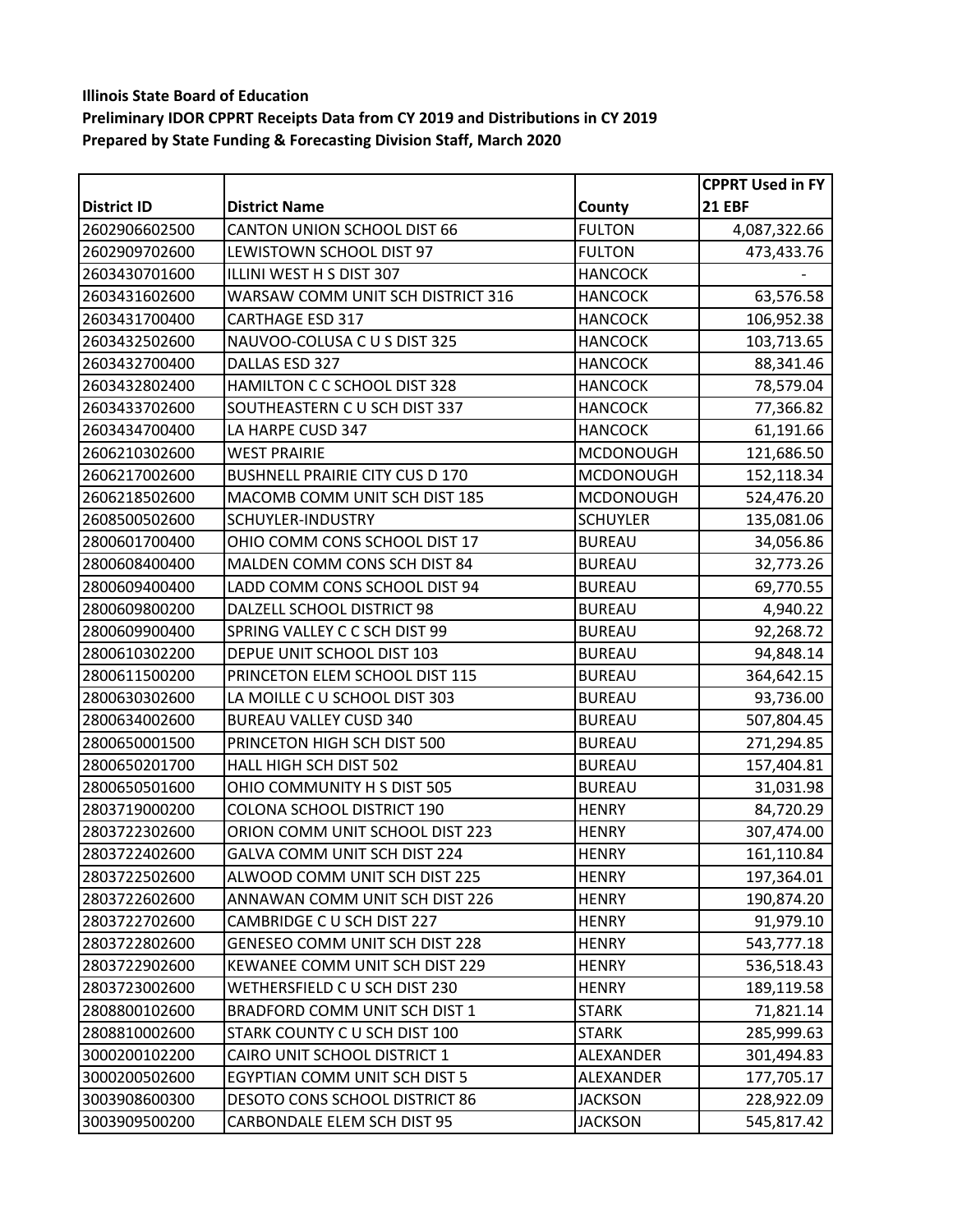|                    |                                    |                 | <b>CPPRT Used in FY</b> |
|--------------------|------------------------------------|-----------------|-------------------------|
| <b>District ID</b> | <b>District Name</b>               | County          | <b>21 EBF</b>           |
| 3003913000400      | GIANT CITY C C SCHOOL DIST 130     | <b>JACKSON</b>  | 7,431.87                |
| 3003914000400      | UNITY POINT C C SCHOOL DIST 140    | <b>JACKSON</b>  | 25,624.12               |
| 3003916501600      | CARBONDALE COMM H S DISTRICT 165   | <b>JACKSON</b>  | 838,201.71              |
| 3003917602600      | TRICO COMM UNIT SCH DISTRICT 176   | <b>JACKSON</b>  | 1,538,408.47            |
| 3003918602600      | MURPHYSBORO C U SCH DIST 186       | <b>JACKSON</b>  | 399,882.21              |
| 3003919602600      | ELVERADO C U SCHOOL DIST 196       | <b>JACKSON</b>  | 86,099.57               |
| 3007300500200      | TAMAROA SCHOOL DIST 5              | PERRY           | 20,610.62               |
| 3007305000200      | PINCKNEYVILLE SCH DIST 50          | <b>PERRY</b>    | 166,382.93              |
| 3007310101600      | PINCKNEYVILLE COMM H S DIST 101    | <b>PERRY</b>    | 326,330.01              |
| 3007320400400      | <b>COMMUNITY CONS SCH DIST 204</b> | <b>PERRY</b>    | 234,106.70              |
| 3007330002600      | DU QUOIN C U SCHOOL DISTRICT 300   | <b>PERRY</b>    | 455,726.36              |
| 3007710002600      | CENTURY COMM UNIT SCH DIST 100     | PULASKI         | 141,909.10              |
| 3007710102600      | MERIDIAN C U SCH DISTRICT 101      | PULASKI         | 131,245.03              |
| 3009101600400      | LICK CREEK C C SCH DISTRICT 16     | <b>UNION</b>    | 15,380.13               |
| 3009101702200      | <b>COBDEN SCH UNIT DIST 17</b>     | <b>UNION</b>    | 81,242.55               |
| 3009103700400      | ANNA C C SCH DIST 37               | <b>UNION</b>    | 135,930.92              |
| 3009104300400      | JONESBORO C C SCHOOL DIST 43       | <b>UNION</b>    | 55,165.99               |
| 3009106602200      | DONGOLA SCH UNIT DIST 66           | <b>UNION</b>    | 42,764.88               |
| 3009108101600      | ANNA JONESBORO COMM H S DIST 81    | <b>UNION</b>    | 184,172.32              |
| 3009108402600      | SHAWNEE C U SCH DIST 84            | <b>UNION</b>    | 511,014.24              |
| 3104504602200      | <b>SCHOOL DISTRICT 46</b>          | <b>KANE</b>     | 4,322,884.66            |
| 3104510102200      | BATAVIA UNIT SCHOOL DIST 101       | <b>KANE</b>     | 655,446.15              |
| 3104512902200      | AURORA WEST UNIT SCHOOL DIST 129   | <b>KANE</b>     | 2,423,109.91            |
| 3104513102200      | AURORA EAST UNIT SCHOOL DIST 131   | <b>KANE</b>     | 3,926,122.72            |
| 3104530002600      | COMM UNIT SCH DIST 300             | <b>KANE</b>     | 1,927,991.77            |
| 3104530102600      | CENTRAL COMM UNIT SCH DIST 301     | <b>KANE</b>     | 155,234.65              |
| 3104530202600      | KANELAND C U SCHOOL DIST 302       | <b>KANE</b>     | 337,147.25              |
| 3104530302600      | ST CHARLES C U SCHOOL DIST 303     | <b>KANE</b>     | 1,286,734.99            |
| 3104530402600      | GENEVA COMM UNIT SCH DIST 304      | <b>KANE</b>     | 1,066,185.80            |
| 3203800302600      | DONOVAN COMM UNIT SCHOOL DIST 3    | <b>IROQUOIS</b> | 93,763.88               |
| 3203800402600      | CENTRAL COMM UNIT SCHOOL DIST 4    | <b>IROQUOIS</b> | 228,878.58              |
| 3203800602600      | CISSNA PARK COMM UNIT SCH DIST 6   | <b>IROQUOIS</b> | 82,185.52               |
| 3203800902600      | IROQUOIS CO C U SCHOOL DIST 9      | <b>IROQUOIS</b> | 458,518.45              |
| 3203801002600      | <b>IROQUOIS WEST CUS DIST 10</b>   | <b>IROQUOIS</b> | 236,986.00              |
| 3203812402600      | MILFORD AREA PUBLIC SCHL DIST 124  | <b>IROQUOIS</b> | 224,960.34              |
| 3203824902600      | <b>CRESCENT-IROQUOIS</b>           | <b>IROQUOIS</b> | 49,613.94               |
| 3204600102600      | MOMENCE COMM UNIT SCH DIST 1       | KANKAKEE        | 236,843.61              |
| 3204600202600      | HERSCHER COMM UNIT SCH DIST 2      | <b>KANKAKEE</b> | 1,840,089.54            |
| 3204600502600      | MANTENO COMM UNIT SCH DIST 5       | KANKAKEE        | 190,367.92              |
| 3204600602600      | GRANT PARK CU SCHOOL DIST 6        | <b>KANKAKEE</b> | 406,761.57              |
| 3204605300200      | <b>BOURBONNAIS SCHOOL DIST 53</b>  | KANKAKEE        | 359,206.60              |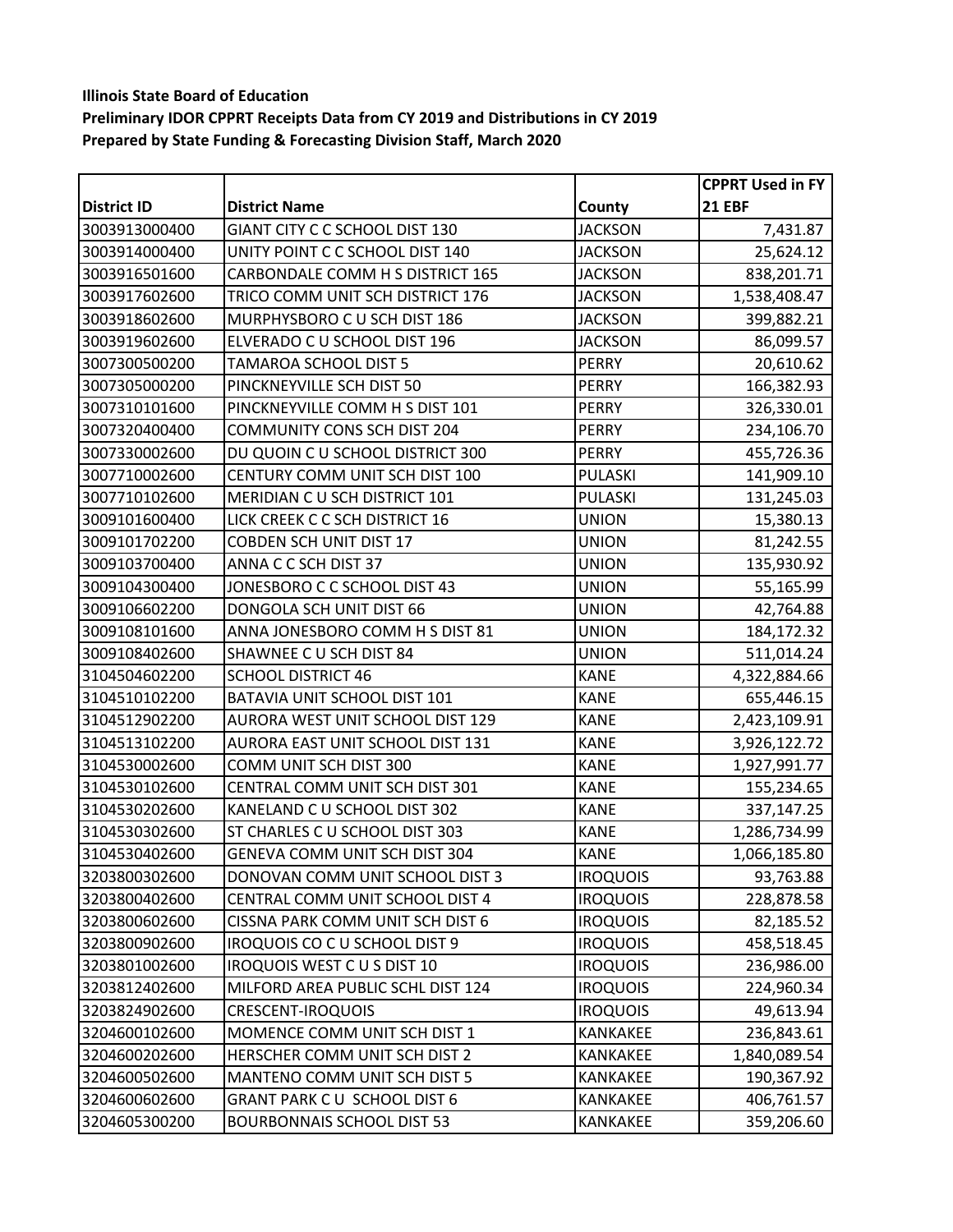|                    |                                         |                  | <b>CPPRT Used in FY</b> |
|--------------------|-----------------------------------------|------------------|-------------------------|
| <b>District ID</b> | <b>District Name</b>                    | County           | <b>21 EBF</b>           |
| 3204606100200      | <b>BRADLEY SCHOOL DIST 61</b>           | <b>KANKAKEE</b>  | 460,237.66              |
| 3204611102500      | KANKAKEE SCHOOL DIST 111                | <b>KANKAKEE</b>  | 2,181,083.33            |
| 3204625600400      | ST ANNE C C SCHOOL DIST 256             | KANKAKEE         | 123,882.45              |
| 3204625800400      | ST GEORGE C C SCHOOL DIST 258           | <b>KANKAKEE</b>  | 9,681.09                |
| 3204625900400      | PEMBROKE C C SCHOOL DISTRICT 259        | <b>KANKAKEE</b>  | 49,378.21               |
| 3204630201600      | ST ANNE COMM H S DIST 302               | <b>KANKAKEE</b>  | 136,526.81              |
| 3204630701600      | BRADLEY BOURBONNAIS C HS D 307          | <b>KANKAKEE</b>  | 698,182.48              |
| 3303623502600      | <b>WEST CENTRAL</b>                     | <b>HENDERSON</b> | 264,545.52              |
| 3304820202600      | KNOXVILLE C U SCHOOL DIST 202           | <b>KNOX</b>      | 238,046.88              |
| 3304820502600      | GALESBURG C U SCHOOL DIST 205           | <b>KNOX</b>      | 1,819,500.29            |
| 3304820802600      | ROW V A COMM UNIT SCH DIST 208          | <b>KNOX</b>      | 418,209.59              |
| 3304821002600      | WILLIAMSFIELD CUS DIST 210              | <b>KNOX</b>      | 82,361.27               |
| 3304827602600      | <b>ABINGDON - AVON CUSD 276</b>         | <b>KNOX</b>      | 158,599.82              |
| 3306640402600      | MERCER COUNTY SD 404                    | <b>MERCER</b>    | 936,114.82              |
| 3309423802600      | MONMOUTH-ROSEVILLE                      | WARREN           | 390,617.03              |
| 3309430402600      | <b>UNITED CUSD 304</b>                  | <b>WARREN</b>    | 498,253.17              |
| 3404900100200      | WINTHROP HARBOR SCHOOL DIST 1           | LAKE             | 24,689.40               |
| 3404900300400      | <b>BEACH PARK C C SCHOOL DIST 3</b>     | LAKE             | 114,788.05              |
| 3404900600200      | ZION ELEMENTARY SCHOOL DISTRICT 6       | LAKE             | 1,475,850.57            |
| 3404902400400      | MILLBURN C C SCHOOL DIST 24             | LAKE             | 21,976.18               |
| 3404903300200      | <b>EMMONS SCHOOL DISTRICT 33</b>        | LAKE             | 14,918.42               |
| 3404903400400      | ANTIOCH C C SCHOOL DISTRICT 34          | LAKE             | 249,663.28              |
| 3404903600200      | <b>GRASS LAKE SCHOOL DIST 36</b>        | LAKE             | 14,796.52               |
| 3404903700200      | <b>GAVIN SCHOOL DIST 37</b>             | LAKE             | 38,567.61               |
| 3404903800200      | BIG HOLLOW SCHOOL DIST 38               | LAKE             | 222,039.73              |
| 3404904100400      | LAKE VILLA C C SCHOOL DIST 41           | LAKE             | 93,217.32               |
| 3404904600400      | <b>GRAYSLAKE C C SCHOOL DISTRICT 46</b> | LAKE             | 160,490.05              |
| 3404905000400      | WOODLAND C C SCHOOL DIST 50             | LAKE             | 616,291.64              |
| 3404905600200      | <b>GURNEE SCHOOL DIST 56</b>            | LAKE             | 605,000.22              |
| 3404906002600      | WAUKEGAN C U SCHOOL DIST 60             | LAKE             | 7,773,184.69            |
| 3404906500200      | LAKE BLUFF ELEM SCHOOL DIST 65          | LAKE             | 181,275.19              |
| 3404906700500      | LAKE FOREST SCHOOL DIST 67              | LAKE             | 234,723.95              |
| 3404906800200      | OAK GROVE SCHOOL DIST 68                | LAKE             | 265,364.28              |
| 3404907000200      | LIBERTYVILLE SCHOOL DIST 70             | LAKE             | 578,078.67              |
| 3404907200200      | RONDOUT SCHOOL DIST 72                  | LAKE             | 44,449.70               |
| 3404907300400      | HAWTHORN C C SCHOOL DIST 73             | LAKE             | 396,346.92              |
| 3404907500200      | MUNDELEIN ELEM SCHOOL DIST 75           | LAKE             | 122,517.28              |
| 3404907600200      | DIAMOND LAKE SCHOOL DIST 76             | LAKE             | 140,639.95              |
| 3404907900200      | FREMONT SCHOOL DIST 79                  | LAKE             | 113,237.58              |
| 3404909502600      | LAKE ZURICH C U SCH DIST 95             | LAKE             | 281,635.13              |
| 3404909600400      | KILDEER COUNTRYSIDE C C S DIST 96       | LAKE             | 174,542.39              |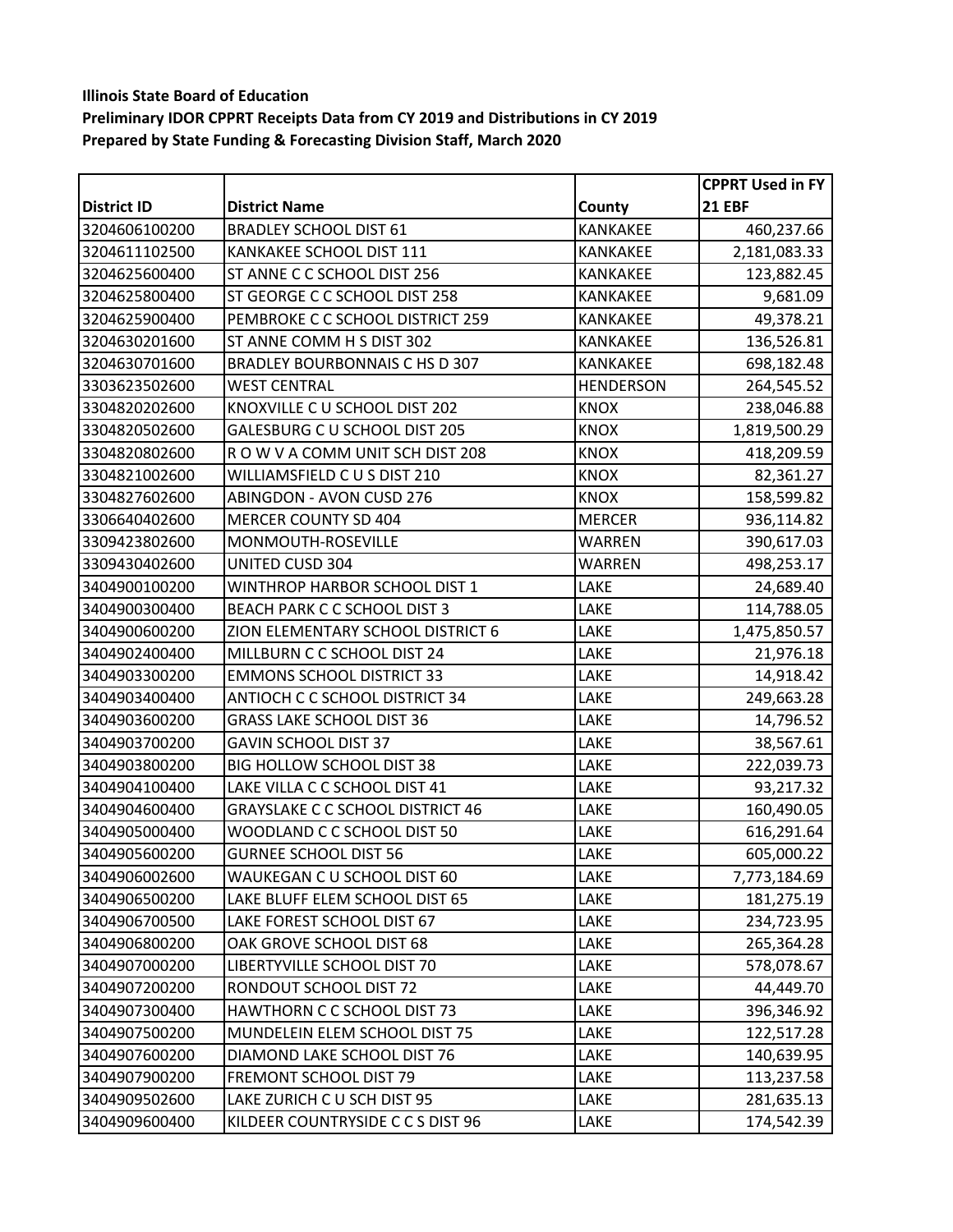|                    |                                         |         | <b>CPPRT Used in FY</b> |
|--------------------|-----------------------------------------|---------|-------------------------|
| <b>District ID</b> | <b>District Name</b>                    | County  | <b>21 EBF</b>           |
| 3404910200400      | APTAKISIC-TRIPP C C S DIST 102          | LAKE    | 98,673.48               |
| 3404910300200      | LINCOLNSHIRE-PRAIRIEVIEW S D 103        | LAKE    | 122,735.49              |
| 3404910600200      | <b>BANNOCKBURN SCHOOL DIST 106</b>      | LAKE    | 31,950.62               |
| 3404910900200      | DEERFIELD SCHOOL DIST 109               | LAKE    | 564,614.12              |
| 3404911200200      | <b>NORTH SHORE SD 112</b>               | LAKE    | 779,131.99              |
| 3404911301700      | TOWNSHIP HIGH SCHOOL DIST 113           | LAKE    | 1,028,942.04            |
| 3404911400200      | FOX LAKE GRADE SCHOOL DIST 114          | LAKE    | 114,636.11              |
| 3404911501600      | LAKE FOREST COMM H S DISTRICT 115       | LAKE    | 373,142.34              |
| 3404911602600      | ROUND LAKE AREA SCHS - DIST 116         | LAKE    | 263,511.17              |
| 3404911701600      | ANTIOCH COMM HIGH SCH DIST 117          | LAKE    | 277,850.35              |
| 3404911802600      | WAUCONDA COMM UNIT S DIST 118           | LAKE    | 244,207.45              |
| 3404912001300      | MUNDELEIN CONS HIGH SCH DIST 120        | LAKE    | 374,998.21              |
| 3404912101700      | WARREN TWP HIGH SCH DIST 121            | LAKE    | 897,235.81              |
| 3404912401600      | <b>GRANT COMM H S DISTRICT 124</b>      | LAKE    | 327,640.93              |
| 3404912501300      | <b>ADLAI E STEVENSON DIST 125</b>       | LAKE    | 328,866.33              |
| 3404912601700      | ZION-BENTON TWP H S DIST 126            | LAKE    | 1,487,247.78            |
| 3404912701600      | <b>GRAYSLAKE COMM HIGH SCH DIST 127</b> | LAKE    | 166,246.94              |
| 3404912801600      | LIBERTYVILLE COMM H SCH DIST 128        | LAKE    | 1,014,897.50            |
| 3404918702600      | NORTH CHICAGO SCHOOL DIST 187           | LAKE    | 1,571,665.24            |
| 3404922002600      | BARRINGTON C U SCHOOL DIST 220          | LAKE    | 956,968.62              |
| 3505000102600      | LELAND COMM UNIT SCH DIST 1             | LASALLE | 103,314.25              |
| 3505000202600      | <b>COMMUNITY UNIT SCH DIST 2</b>        | LASALLE | 1,250,753.72            |
| 3505000902600      | EARLVILLE COMM UNIT SCH DIST 9          | LASALLE | 174,265.07              |
| 3505001750400      | DIMMICK C C SCHOOL DIST 175             | LASALLE | 276,487.88              |
| 3505004001700      | STREATOR TWP H S DIST 40                | LASALLE | 606,436.48              |
| 3505004400200      | STREATOR ELEM SCHOOL DIST 44            | LASALLE | 690,631.64              |
| 3505006500400      | Allen Otter Creek CCSD 65               | LASALLE | 74,115.40               |
| 3505007900400      | TONICA COMM CONS SCH DIST 79            | LASALLE | 48,024.08               |
| 3505008200400      | DEER PARK C C SCHOOL DIST 82            | LASALLE | 35,424.62               |
| 3505009500400      | <b>GRAND RIDGE C C SCHOOL DIST 95</b>   | LASALLE | 55,626.06               |
| 3505012001700      | LA SALLE-PERU TWP H S D 120             | LASALLE | 1,503,942.22            |
| 3505012200200      | LASALLE ELEM SCHOOL DIST 122            | LASALLE | 293,998.44              |
| 3505012400200      | PERU ELEM SCHOOL DISTRICT 124           | LASALLE | 513,836.50              |
| 3505012500200      | OGLESBY ELEM SCH DIST 125               | LASALLE | 305,228.60              |
| 3505014001700      | OTTAWA TWP H S DIST 140                 | LASALLE | 1,602,175.23            |
| 3505014100200      | OTTAWA ELEM SCHOOL DIST 141             | LASALLE | 1,647,158.92            |
| 3505015000200      | MARSEILLES ELEM SCHOOL DIST 150         | LASALLE | 308,647.73              |
| 3505016001700      | SENECA TWP H S DIST 160                 | LASALLE | 644,739.95              |
| 3505017000400      | SENECA COMM CONS SCH DIST 170           | LASALLE | 539,620.96              |
| 3505018500400      | WALTHAM C C SCHOOL DIST 185             | LASALLE | 120,059.55              |
| 3505019500400      | WALLACE C C SCHOOL DIST 195             | LASALLE | 72,483.18               |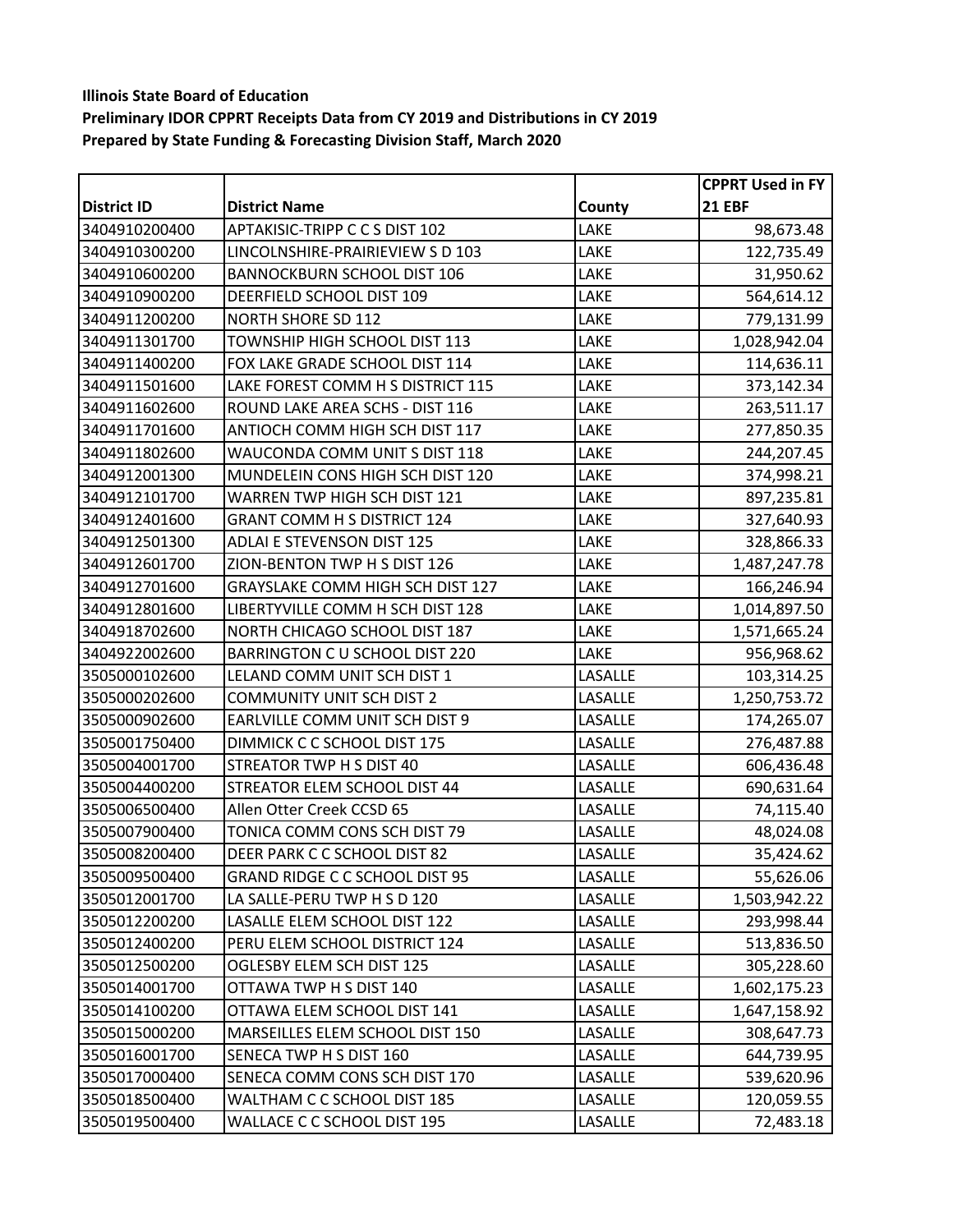|                    |                                       |                 | <b>CPPRT Used in FY</b> |
|--------------------|---------------------------------------|-----------------|-------------------------|
| <b>District ID</b> | <b>District Name</b>                  | County          | <b>21 EBF</b>           |
| 3505021000400      | MILLER TWP CC SCH DIST 210            | LASALLE         | 29,609.44               |
| 3505023000400      | RUTLAND C C SCHOOL DIST 230           | LASALLE         | 264,865.95              |
| 3505028001700      | MENDOTA TWP H S DIST 280              | LASALLE         | 582,283.43              |
| 3505028900400      | MENDOTA C C SCHOOL DIST 289           | LASALLE         | 730,153.93              |
| 3505042502600      | LOSTANT COMM UNIT SCH DIST 425        | LASALLE         | 57,905.74               |
| 3505900502600      | HENRY-SENACHWINE CUSD 5               | MARSHALL        | 652,841.29              |
| 3505900702600      | MIDLAND COMMUNITY UNIT DIST 7         | MARSHALL        | 152,139.43              |
| 3507853502600      | PUTNAM CO C U SCHOOL DIST 535         | <b>PUTNAM</b>   | 3,072,149.61            |
| 3905500102600      | ARGENTA-OREANA COMM UNIT SCH D 1      | <b>MACON</b>    | 162,172.10              |
| 3905500202600      | MAROA FORSYTH C U SCH DIST 2          | <b>MACON</b>    | 111,053.13              |
| 3905500302600      | MT ZION COMM UNIT SCH DIST 3          | <b>MACON</b>    | 266,476.55              |
| 3905500902600      | <b>SANGAMON VALLEY CUSD 9</b>         | <b>MACON</b>    | 531,022.53              |
| 3905501102600      | WARRENSBURG-LATHAM C U DIST 11        | <b>MACON</b>    | 168,567.32              |
| 3905501502600      | MERIDIAN COMM UNIT SCH DIST 15        | <b>MACON</b>    | 226,070.37              |
| 3905506102500      | DECATUR SCHOOL DISTRICT 61            | <b>MACON</b>    | 4,256,357.60            |
| 3907400502600      | BEMENT COMM UNIT SCHOOL DIST 5        | <b>PIATT</b>    | 88,006.99               |
| 3907402502600      | MONTICELLO C U SCHOOL DIST 25         | <b>PIATT</b>    | 7,639,919.17            |
| 3907405702600      | DELAND-WELDON C U SCH DIST 57         | <b>PIATT</b>    | 80,219.83               |
| 3907410002600      | CERRO GORDO C U SCHOOL DIST 100       | <b>PIATT</b>    | 92,551.92               |
| 4000704002600      | CALHOUN COMM UNIT SCH DIST 40         | CALHOUN         | 56,165.15               |
| 4000704202600      | BRUSSELS COMM UNIT SCHOOL DIST 42     | CALHOUN         | 23,767.71               |
| 4003100102600      | CARROLLTON C U SCHOOL DIST 1          | <b>GREENE</b>   | 121,905.69              |
| 4003100302600      | NORTH GREENE UNIT SCHOOL DIST 3       | <b>GREENE</b>   | 181,367.00              |
| 4003101002600      | GREENFIELD C U SCHOOL DIST 10         | <b>GREENE</b>   | 61,232.41               |
| 4004210002600      | JERSEY C U SCH DIST 100               | <b>JERSEY</b>   | 650,564.83              |
| 4005600102600      | CARLINVILLE C U SCHOOL DIST 1         | <b>MACOUPIN</b> | 437,306.50              |
| 4005600202600      | NORTHWESTERN C U SCH DIST 2           | <b>MACOUPIN</b> | 78,004.59               |
| 4005600502600      | MOUNT OLIVE C U SCHOOL DIST 5         | <b>MACOUPIN</b> | 152,344.62              |
| 4005600602600      | STAUNTON COMM UNIT SCH DIST 6         | <b>MACOUPIN</b> | 233,246.09              |
| 4005600702600      | GILLESPIE COMM UNIT SCH DIST 7        | <b>MACOUPIN</b> | 163,216.90              |
| 4005600802600      | BUNKER HILL C U SCHOOL DIST 8         | <b>MACOUPIN</b> | 79,140.83               |
| 4005600902600      | SOUTHWESTERN CU SCH DIST 9            | <b>MACOUPIN</b> | 108,313.80              |
| 4005603402600      | <b>NORTH MAC CUSD 34</b>              | <b>MACOUPIN</b> | 218,176.51              |
| 4105700102600      | ROXANA COMM UNIT SCHOOL DIST 1        | <b>MADISON</b>  | 1,390,748.42            |
| 4105700202600      | TRIAD COMM UNIT SCHOOL DIST 2         | <b>MADISON</b>  | 319,109.14              |
| 4105700302600      | VENICE COMM UNIT SCHOOL DIST 3        | <b>MADISON</b>  | 1,236,464.82            |
| 4105700502600      | HIGHLAND COMM UNIT SCH DIST 5         | <b>MADISON</b>  | 608,043.82              |
| 4105700702600      | EDWARDSVILLE C U SCHOOL DIST 7        | <b>MADISON</b>  | 1,228,381.28            |
| 4105700802600      | BETHALTO C U SCHOOL DIST 8            | <b>MADISON</b>  | 343,610.96              |
| 4105700902600      | <b>GRANITE CITY C U SCHOOL DIST 9</b> | <b>MADISON</b>  | 9,222,363.60            |
| 4105701002600      | COLLINSVILLE C U SCH DIST 10          | <b>MADISON</b>  | 1,240,840.70            |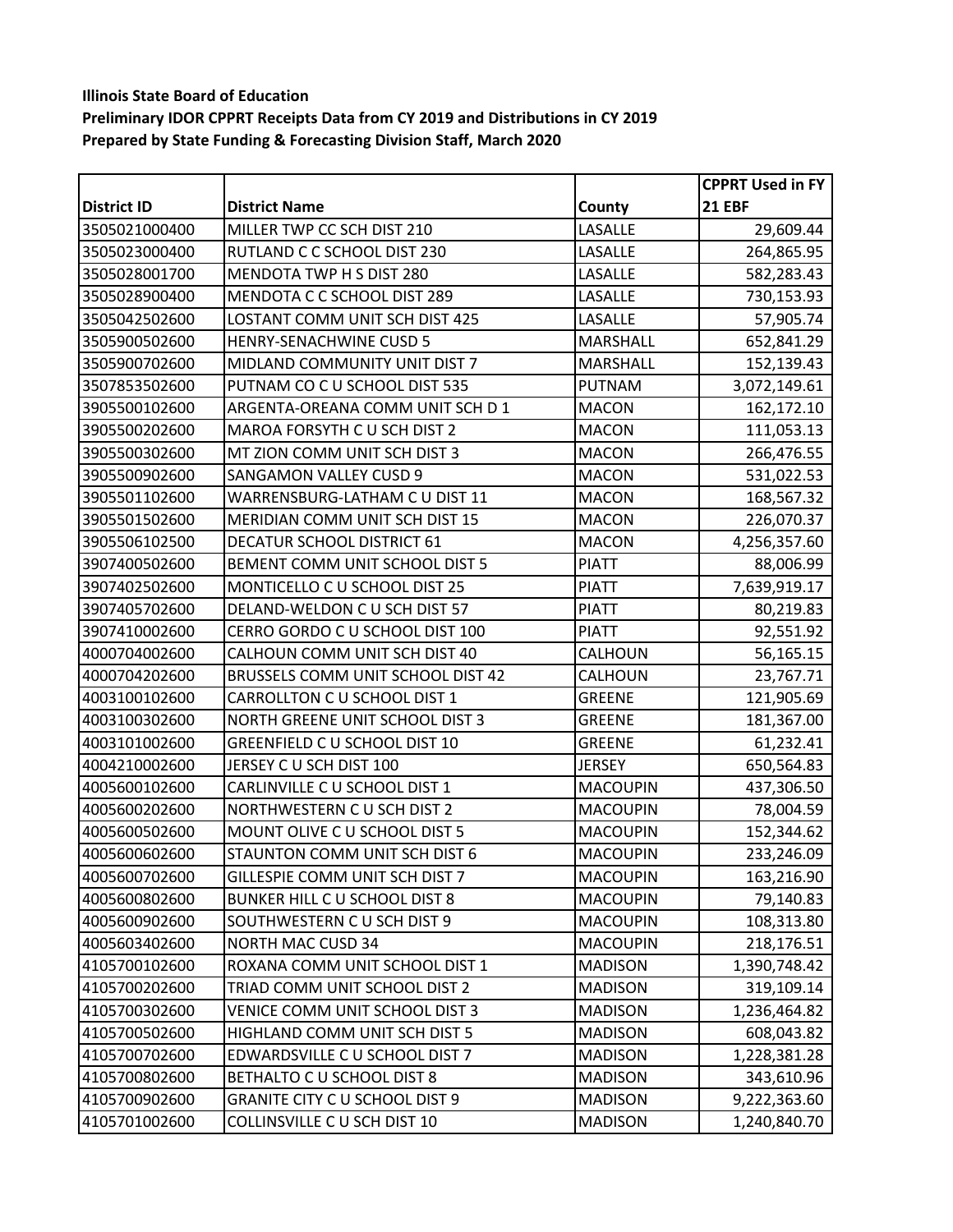|                    |                                       |                 | <b>CPPRT Used in FY</b> |
|--------------------|---------------------------------------|-----------------|-------------------------|
| <b>District ID</b> | <b>District Name</b>                  | County          | <b>21 EBF</b>           |
| 4105701102600      | ALTON COMM UNIT SCHOOL DIST 11        | <b>MADISON</b>  | 5,686,052.44            |
| 4105701202600      | MADISON COMM UNIT SCH DIST 12         | <b>MADISON</b>  | 1,024,346.39            |
| 4105701300200      | <b>EAST ALTON SCHOOL DISTRICT 13</b>  | <b>MADISON</b>  | 833,853.75              |
| 4105701401600      | EAST ALTON-WOOD RIVER C H S D 14      | <b>MADISON</b>  | 1,200,508.15            |
| 4105701500300      | WOOD RIVER-HARTFORD ELEM S D 15       | <b>MADISON</b>  | 1,102,825.37            |
| 4406300200300      | NIPPERSINK SCHOOL DISTRICT 2          | <b>MCHENRY</b>  | 135,303.55              |
| 4406300300300      | FOX RIVER GROVE CONS S D 3            | <b>MCHENRY</b>  | 54,233.28               |
| 4406301202600      | JOHNSBURG C U SCHOOL DIST 12          | <b>MCHENRY</b>  | 224,585.88              |
| 4406301500400      | MCHENRY C C SCHOOL DIST 15            | <b>MCHENRY</b>  | 365,358.44              |
| 4406301800400      | RILEY C C SCHOOL DIST 18              | <b>MCHENRY</b>  | 33,192.89               |
| 4406301902400      | ALDEN HEBRON SCHOOL DIST 19           | <b>MCHENRY</b>  | 130,147.13              |
| 4406302600400      | CARY C C SCHOOL DIST 26               | <b>MCHENRY</b>  | 343,744.71              |
| 4406303600200      | HARRISON SCHOOL DISTRICT 36           | <b>MCHENRY</b>  | 31,483.16               |
| 4406304600300      | PRAIRIE GROVE C SCH DIST 46           | <b>MCHENRY</b>  | 212,522.62              |
| 4406304700400      | CRYSTAL LAKE C C SCH DIST 47          | <b>MCHENRY</b>  | 973,684.91              |
| 4406305002600      | HARVARD C U SCHOOL DIST 50            | <b>MCHENRY</b>  | 719,694.47              |
| 4406315401600      | MARENGO COMM HS DIST 154              | <b>MCHENRY</b>  | 511,898.65              |
| 4406315501600      | <b>COMMUNITY HIGH SCHOOL DIST 155</b> | <b>MCHENRY</b>  | 1,459,207.56            |
| 4406315601600      | MCHENRY COMM H S DIST 156             | <b>MCHENRY</b>  | 383,355.16              |
| 4406315701600      | RICHMOND-BURTON COMM H SC D 157       | <b>MCHENRY</b>  | 159,595.35              |
| 4406315802200      | HUNTLEY CONS SCHOOL DIST 158          | <b>MCHENRY</b>  | 542,600.38              |
| 4406316500300      | MARENGO-UNION ELEM CONS DIST 165      | <b>MCHENRY</b>  | 682,765.33              |
| 4406320002600      | WOODSTOCK C U SCHOOL DIST 200         | <b>MCHENRY</b>  | 929,210.88              |
| 4506700302600      | VALMEYER COMM UNIT SCH DIST 3         | <b>MONROE</b>   | 287,500.70              |
| 4506700402600      | COLUMBIA COMM UNIT SCH DIST 4         | <b>MONROE</b>   | 275,950.30              |
| 4506700502600      | WATERLOO COMM UNIT SCH DIST 5         | <b>MONROE</b>   | 350,156.50              |
| 4507900102200      | COULTERVILLE UNIT SCHOOL DIST 1       | <b>RANDOLPH</b> | 28,159.10               |
| 4507912201900      | CHESTER N H SCHOOL DIST 122           | <b>RANDOLPH</b> | 35,254.17               |
| 4507913202600      | RED BUD C U SCHOOL DIST 132           | <b>RANDOLPH</b> | 2,543,753.05            |
| 4507913400400      | PRAIRIE DU ROCHER C C S D 134         | RANDOLPH        | 59,996.88               |
| 4507913802600      | STEELEVILLE C U SCH DIST 138          | RANDOLPH        | 79,891.52               |
| 4507913902600      | CHESTER COMM UNIT SCH DIST 139        | <b>RANDOLPH</b> | 221,453.35              |
| 4507914002600      | SPARTA C U SCHOOL DIST 140            | <b>RANDOLPH</b> | 618,755.35              |
| 4705217002200      | DIXON UNIT SCHOOL DIST 170            | <b>LEE</b>      | 2,243,767.17            |
| 4705222000200      | STEWARD ELEM SCHOOL DIST 220          | <b>LEE</b>      | 34,318.35               |
| 4705227102600      | PAW PAW CUSD 271                      | <b>LEE</b>      | 75,111.95               |
| 4705227202600      | AMBOY COMM UNIT SCHOOL DIST 272       | <b>LEE</b>      | 256,948.62              |
| 4705227502600      | <b>ASHTON COMM UNIT SCH DIST 275</b>  | <b>LEE</b>      | 193,007.85              |
| 4707114400300      | KINGS CONSOLIDATED SCH DIST 144       | OGLE            | 38,868.24               |
| 4707116100400      | CRESTON COMM CONS SCHOOL DIST 161     | <b>OGLE</b>     | 15,570.73               |
| 4707121201700      | ROCHELLE TWP HIGH SCH DIST 212        | <b>OGLE</b>     | 818,477.11              |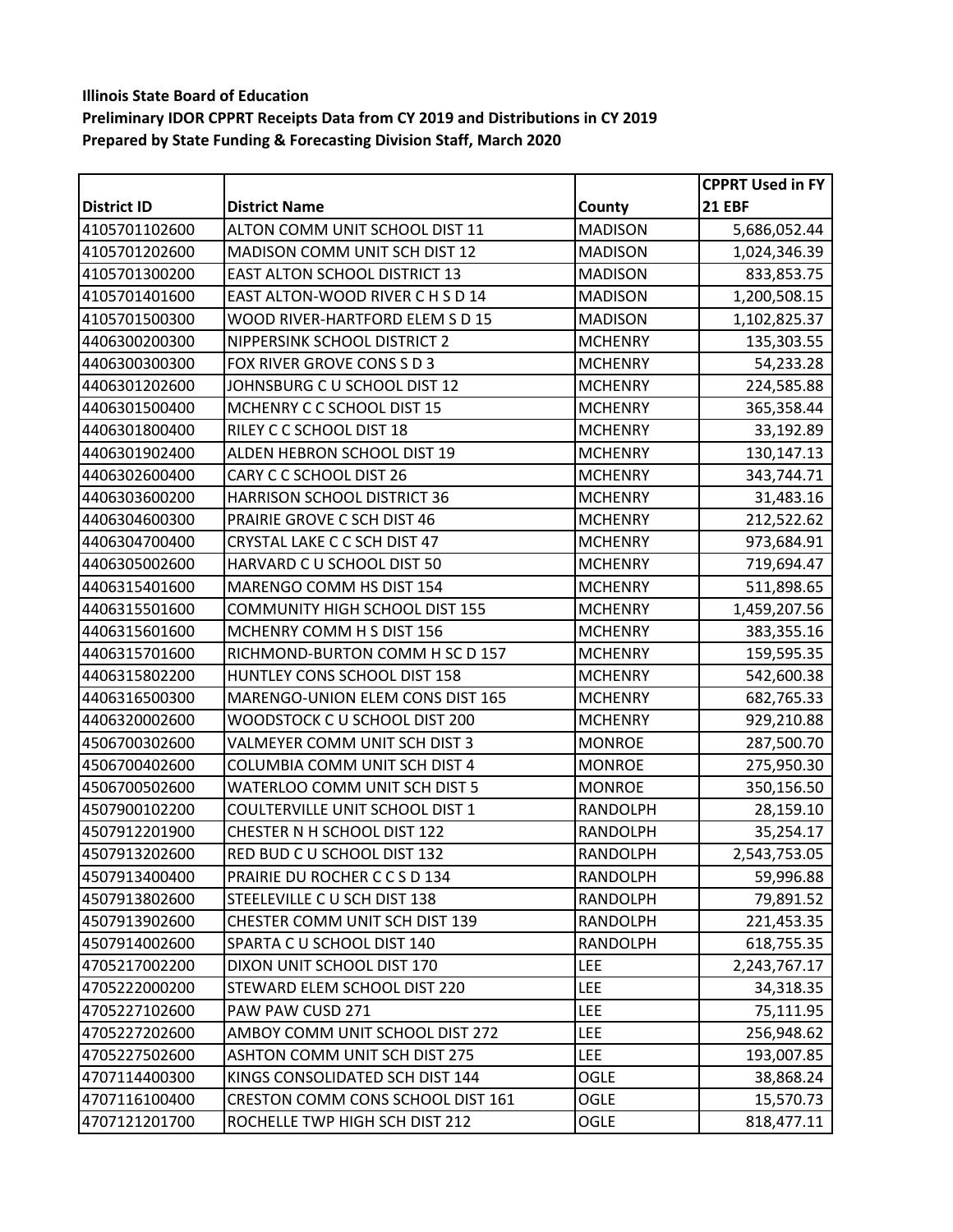|                    |                                   |                    | <b>CPPRT Used in FY</b> |
|--------------------|-----------------------------------|--------------------|-------------------------|
| <b>District ID</b> | <b>District Name</b>              | County             | <b>21 EBF</b>           |
| 4707122002600      | OREGON C U SCHOOL DIST-220        | <b>OGLE</b>        | 860,838.91              |
| 4707122102600      | FORRESTVILLE VALLEY C U S D 221   | OGLE               | 220,303.13              |
| 4707122202600      | POLO COMM UNIT SCHOOL DIST 222    | <b>OGLE</b>        | 192,921.22              |
| 4707122302600      | MERIDIAN CU SCH DIST 223          | <b>OGLE</b>        | 273,007.15              |
| 4707122602600      | BYRON COMM UNIT SCHOOL DIST 226   | <b>OGLE</b>        | 295,963.74              |
| 4707123100400      | ROCHELLE COMM CONS DIST 231       | <b>OGLE</b>        | 814,426.25              |
| 4707126900400      | <b>ESWOOD C C DISTRICT 269</b>    | <b>OGLE</b>        | 42,160.68               |
| 4709800102600      | ERIE COMM UNIT SCH DIST 1         | <b>WHITESIDE</b>   | 3,995,767.36            |
| 4709800202600      | RIVER BEND COMM UNIT DIST 2       | <b>WHITESIDE</b>   | 296,072.51              |
| 4709800302600      | PROPHETSTOWN-LYNDON-TAMPICO CUSD3 | WHITESIDE          | 320,072.28              |
| 4709800502600      | STERLING CU DIST 5                | <b>WHITESIDE</b>   | 2,810,915.97            |
| 4709800602600      | MORRISON COMM UNIT SCH DIST 6     | <b>WHITESIDE</b>   | 374,571.53              |
| 4709801300200      | ROCK FALLS ELEMENTARY SCH DIST 13 | <b>WHITESIDE</b>   | 238,136.36              |
| 4709802000200      | EAST COLOMA - NELSON CESD 20      | <b>WHITESIDE</b>   | 183,015.07              |
| 4709814500400      | MONTMORENCY C C SCH DIST 145      | <b>WHITESIDE</b>   | 87,456.81               |
| 4709830101700      | ROCK FALLS TWP H S DIST 301       | <b>WHITESIDE</b>   | 392,859.25              |
| 4807206200200      | PLEASANT VALLEY SCH DIST 62       | <b>PEORIA</b>      | 56,604.65               |
| 4807206300200      | NORWOOD ELEM SCHOOL DIST 63       | <b>PEORIA</b>      | 92,712.83               |
| 4807206600200      | <b>BARTONVILLE SCHOOL DIST 66</b> | <b>PEORIA</b>      | 355,869.01              |
| 4807206800200      | OAK GROVE SCHOOL DIST 68          | <b>PEORIA</b>      | 86,341.45               |
| 4807206900200      | PLEASANT HILL SCHOOL DIST 69      | <b>PEORIA</b>      | 57,087.09               |
| 4807207000200      | MONROE SCHOOL DIST 70             | <b>PEORIA</b>      | 81,496.02               |
| 4807215002500      | PEORIA SCHOOL DISTRICT 150        | <b>PEORIA</b>      | 13,619,619.84           |
| 4807226502600      | FARMINGTON CENTRAL C U S D 265    | <b>PEORIA</b>      | 255,318.48              |
| 4807230902600      | BRIMFIELD C U SCHOOL DIST 309     | <b>PEORIA</b>      | 119,541.04              |
| 4807231001600      | LIMESTONE COMM HIGH SCH DIST 310  | <b>PEORIA</b>      | 2,117,359.66            |
| 4807231600400      | LIMESTONE WALTERS C C S DIST 316  | <b>PEORIA</b>      | 33,166.32               |
| 4807232102600      | IL VALLEY CENTRAL UNIT DIST 321   | <b>PEORIA</b>      | 1,161,821.72            |
| 4807232202600      | ELMWOOD C U SCHOOL DISTRICT 322   | <b>PEORIA</b>      | 203,127.96              |
| 4807232302600      | DUNLAP C U SCHOOL DIST 323        | PEORIA             | 874,587.75              |
| 4807232502600      | PEORIA HGHTS C U SCH DIST 325     | <b>PEORIA</b>      | 820,900.44              |
| 4807232602600      | PRINCEVILLE C U SCH DIST 326      | <b>PEORIA</b>      | 312,366.49              |
| 4807232702600      | ILLINI BLUFFS CU SCH DIST 327     | <b>PEORIA</b>      | 1,437,485.04            |
| 4807232800300      | HOLLIS CONS SCHOOL DIST 328       | <b>PEORIA</b>      | 901,236.13              |
| 4908102900200      | <b>HAMPTON SCHOOL DISTRICT 29</b> | <b>ROCK ISLAND</b> | 32,172.57               |
| 4908103001700      | UNITED TWP HS DISTRICT 30         | <b>ROCK ISLAND</b> | 2,483,926.13            |
| 4908103400200      | SILVIS SCHOOL DISTRICT 34         | <b>ROCK ISLAND</b> | 434,703.04              |
| 4908103600200      | CARBON CLIFF-BARSTOW SCH DIST 36  | <b>ROCK ISLAND</b> | 94,135.04               |
| 4908103700200      | EAST MOLINE SCHOOL DISTRICT 37    | <b>ROCK ISLAND</b> | 2,542,069.76            |
| 4908104002200      | MOLINE UNIT SCHOOL DISTRICT 40    | <b>ROCK ISLAND</b> | 5,491,164.99            |
| 4908104102500      | ROCK ISLAND SCHOOL DISTRICT 41    | <b>ROCK ISLAND</b> | 5,375,439.38            |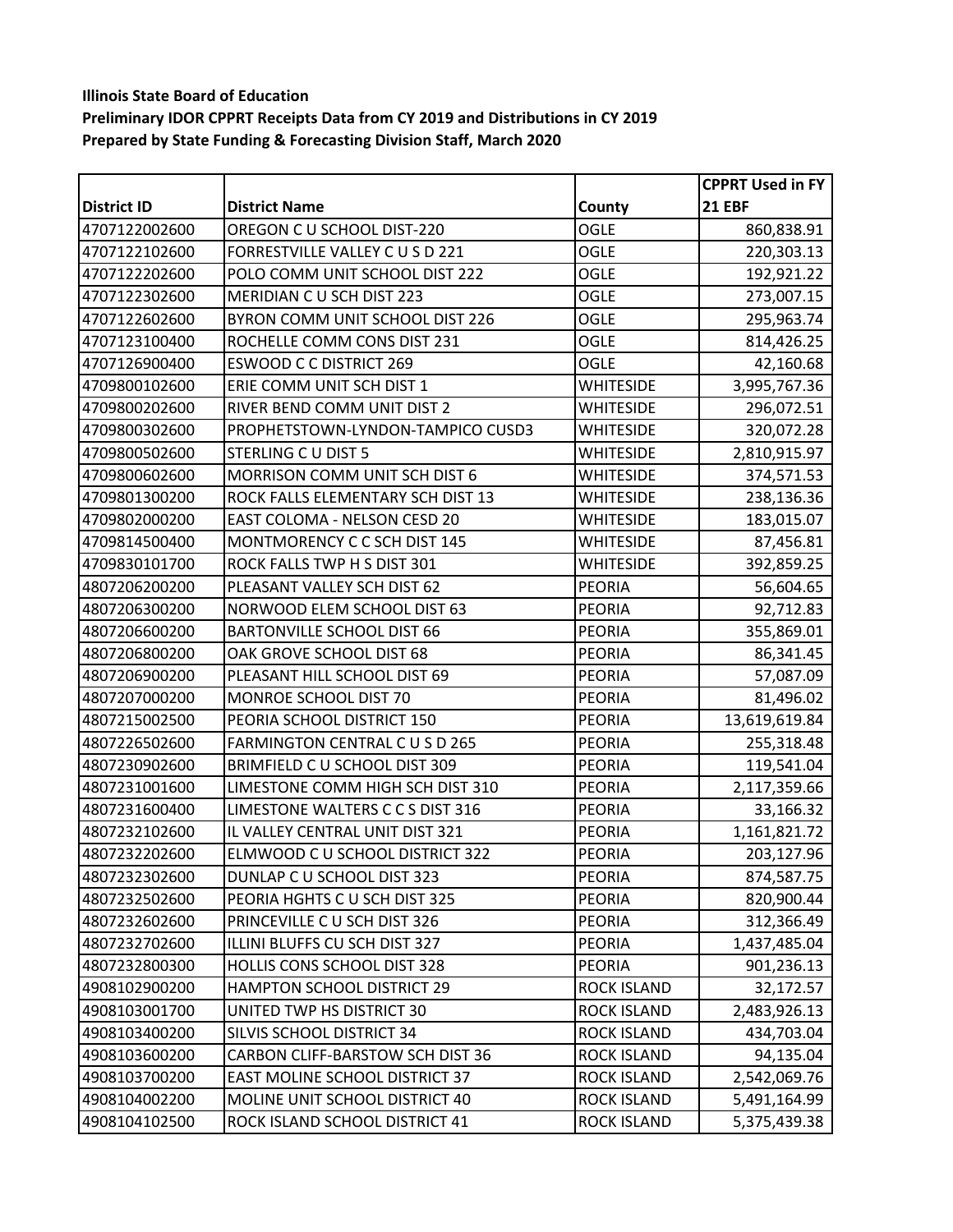|                    |                                    |                    | <b>CPPRT Used in FY</b> |
|--------------------|------------------------------------|--------------------|-------------------------|
| <b>District ID</b> | <b>District Name</b>               | County             | <b>21 EBF</b>           |
| 4908110002600      | RIVERDALE C U SCHOOL DIST 100      | <b>ROCK ISLAND</b> | 339,546.70              |
| 4908120002600      | SHERRARD COMM UNIT SCH DIST 200    | <b>ROCK ISLAND</b> | 217,105.50              |
| 4908130002600      | ROCKRIDGE C U SCHOOL DIST 300      | <b>ROCK ISLAND</b> | 390,621.07              |
| 5008200902600      | LEBANON COMM UNIT SCH DIST 9       | <b>ST CLAIR</b>    | 103,491.82              |
| 5008201902600      | <b>MASCOUTAH C U DISTRICT 19</b>   | <b>ST CLAIR</b>    | 154,613.69              |
| 5008203000300      | <b>ST LIBORY CONS SCH DIST 30</b>  | <b>ST CLAIR</b>    | 8,562.12                |
| 5008204002600      | MARISSA C U SCH DIST 40            | <b>ST CLAIR</b>    | 225,064.46              |
| 5008206002600      | NEW ATHENS CU SCHOOL DIST 60       | <b>ST CLAIR</b>    | 259,907.48              |
| 5008207000400      | <b>FREEBURG C C SCHOOL DIST 70</b> | <b>ST CLAIR</b>    | 244,040.38              |
| 5008207701600      | FREEBURG COMM H S DIST 77          | <b>ST CLAIR</b>    | 259,563.53              |
| 5008208500200      | SHILOH VILLAGE SCHOOL DIST 85      | <b>ST CLAIR</b>    | 17,639.09               |
| 5008209000400      | O FALLON C C SCHOOL DIST 90        | <b>ST CLAIR</b>    | 166,263.91              |
| 5008210400200      | CENTRAL SCHOOL DIST 104            | <b>ST CLAIR</b>    | 39,843.19               |
| 5008210500200      | PONTIAC-W HOLLIDAY SCH DIST 105    | <b>ST CLAIR</b>    | 306,620.17              |
| 5008211000400      | GRANT COMM CONS SCH DIST 110       | <b>ST CLAIR</b>    | 80,546.88               |
| 5008211300200      | WOLF BRANCH SCH DIST 113           | <b>ST CLAIR</b>    | 30,566.09               |
| 5008211500200      | WHITESIDE SCHOOL DIST 115          | <b>ST CLAIR</b>    | 89,570.28               |
| 5008211600200      | HIGH MOUNT SCHOOL DIST 116         | <b>ST CLAIR</b>    | 54,186.10               |
| 5008211800200      | <b>BELLEVILLE SCHOOL DIST 118</b>  | <b>ST CLAIR</b>    | 1,091,866.99            |
| 5008211900200      | BELLE VALLEY SCHOOL DIST 119       | <b>ST CLAIR</b>    | 136,350.01              |
| 5008213000400      | SMITHTON C C SCHOOL DIST 130       | <b>ST CLAIR</b>    | 20,829.48               |
| 5008216000400      | MILLSTADT C C SCH DIST 160         | <b>ST CLAIR</b>    | 76,158.74               |
| 5008217500200      | HARMONY EMGE SCHOOL DIST 175       | <b>ST CLAIR</b>    | 206,923.32              |
| 5008218100200      | SIGNAL HILL SCH DIST 181           | <b>ST CLAIR</b>    | 60,335.29               |
| 5008218702600      | CAHOKIA COMM UNIT SCH DIST 187     | <b>ST CLAIR</b>    | 2,221,585.90            |
| 5008218802200      | <b>BROOKLYN UNIT DISTRICT 188</b>  | <b>ST CLAIR</b>    | 252,792.69              |
| 5008218902200      | EAST ST LOUIS SCHOOL DIST 189      | <b>ST CLAIR</b>    | 3,698,480.05            |
| 5008219602600      | DUPO COMM UNIT SCH DISTRICT 196    | <b>ST CLAIR</b>    | 303,944.90              |
| 5008220101700      | BELLEVILLE TWP HS DIST 201         | <b>ST CLAIR</b>    | 1,738,891.82            |
| 5008220301700      | O FALLON TWP HIGH SCH DIST 203     | <b>ST CLAIR</b>    | 164,208.61              |
| 5106520002600      | GREENVIEW CU SCH DIST 200          | <b>MENARD</b>      | 81,136.87               |
| 5106520202600      | PORTA COMM UNIT SCHOOL DIST 202    | MENARD             | 243,680.79              |
| 5106521302600      | ATHENS COMM UNIT SCH DIST 213      | MENARD             | 116,126.32              |
| 5108400102600      | TRI CITY COMM UNIT SCH DIST 1      | SANGAMON           | 103,201.88              |
| 51084003A2600      | ROCHESTER COMM UNIT SCH DIST 3A    | SANGAMON           | 143,864.56              |
| 5108400502600      | BALL CHATHAM C U SCHOOL DIST 5     | SANGAMON           | 272,594.77              |
| 5108400802600      | PLEASANT PLAINS CU SCHOOL DIST 8   | <b>SANGAMON</b>    | 96,550.40               |
| 5108401002600      | AUBURN COMM UNIT SCHOOL DIST 10    | SANGAMON           | 287,005.33              |
| 5108401102600      | PAWNEE COMM UNIT SCHOOL DIST 11    | SANGAMON           | 2,274,578.10            |
| 5108401402600      | RIVERTON C U SCHOOL DIST 14        | SANGAMON           | 98,660.03               |
| 5108401502600      | WILLIAMSVILLE C U SCHOOL DIST 15   | SANGAMON           | 96,684.24               |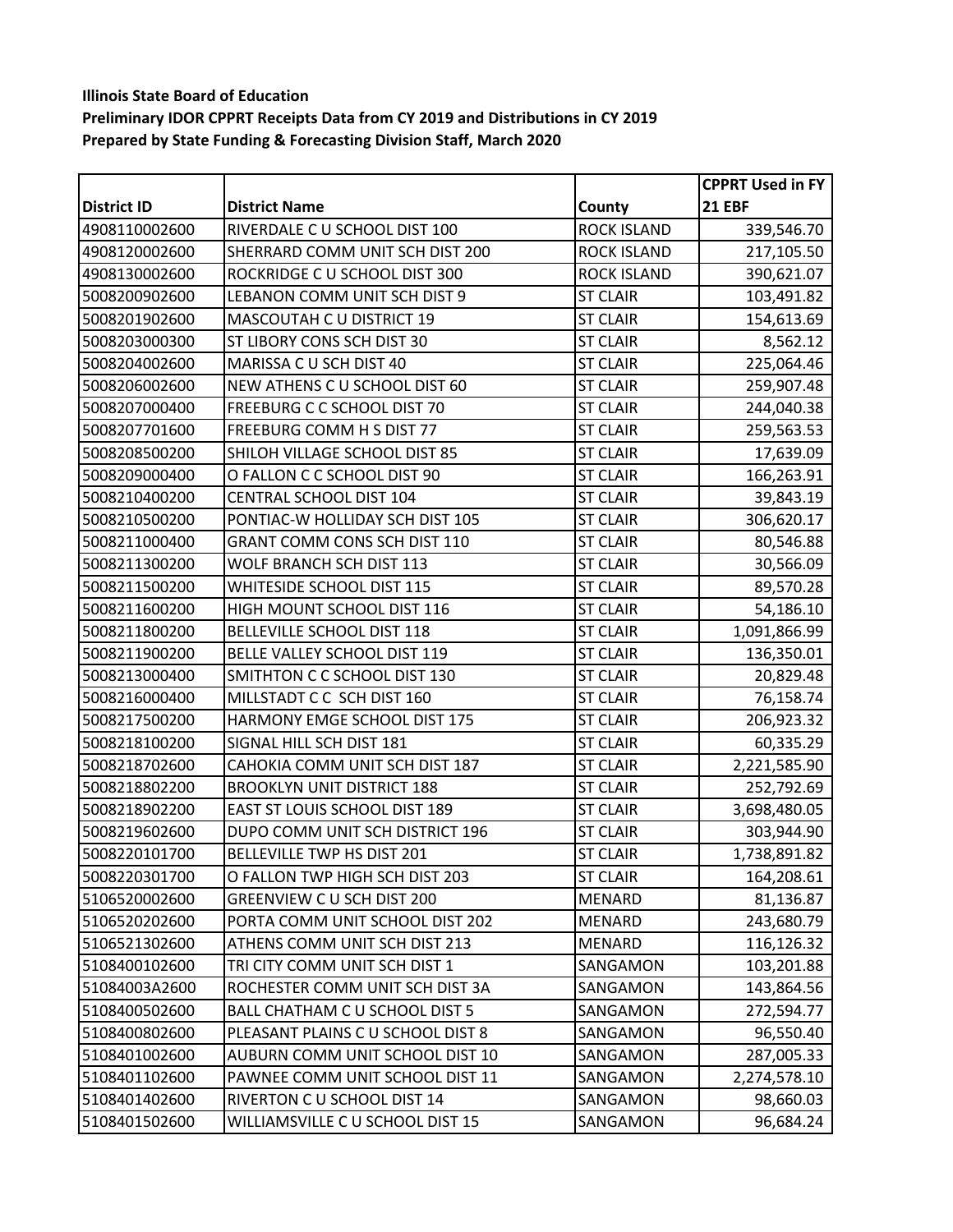|                    |                                       |                  | <b>CPPRT Used in FY</b> |
|--------------------|---------------------------------------|------------------|-------------------------|
| <b>District ID</b> | <b>District Name</b>                  | County           | <b>21 EBF</b>           |
| 5108401602600      | <b>COMMUNITY UNIT SCHOOL DIST 16</b>  | SANGAMON         | 90,269.67               |
| 5108418602500      | SPRINGFIELD SCHOOL DISTRICT 186       | SANGAMON         | 7,397,599.22            |
| 5306012602600      | HAVANA COMM UNIT SCHOOL DIST 126      | <b>MASON</b>     | 1,866,697.22            |
| 5306018902600      | ILLINI CENTRAL C U SCH DIST 189       | <b>MASON</b>     | 287,787.68              |
| 5306019102600      | MIDWEST CENTRAL CUSD 191              | <b>MASON</b>     | 197,500.02              |
| 5309005000200      | <b>DISTRICT 50 SCHOOLS</b>            | <b>TAZEWELL</b>  | 63,696.47               |
| 5309005100200      | CENTRAL SCHOOL DISTRICT 51            | <b>TAZEWELL</b>  | 86,536.05               |
| 5309005200200      | <b>WASHINGTON SCHOOL DIST 52</b>      | <b>TAZEWELL</b>  | 103,235.93              |
| 5309007600200      | <b>CREVE COEUR SCHOOL DISTRICT 76</b> | <b>TAZEWELL</b>  | 86,525.28               |
| 5309008500200      | ROBEIN SCHOOL DISTRICT 85             | <b>TAZEWELL</b>  | 75,800.38               |
| 5309008600200      | EAST PEORIA SCHOOL DISTRICT 86        | <b>TAZEWELL</b>  | 2,542,077.03            |
| 5309009800200      | RANKIN COMMUNITY SCHOOL DIST 98       | <b>TAZEWELL</b>  | 82,785.88               |
| 5309010200200      | N PEKIN & MARQUETTE HGHT S D 102      | <b>TAZEWELL</b>  | 153,925.05              |
| 5309010800200      | PEKIN PUBLIC SCHOOL DIST 108          | <b>TAZEWELL</b>  | 4,226,194.65            |
| 5309013700200      | SOUTH PEKIN SCHOOL DIST 137           | <b>TAZEWELL</b>  | 29,538.04               |
| 5309030301600      | PEKIN COMM H S DIST 303               | <b>TAZEWELL</b>  | 3,725,178.91            |
| 5309030801600      | WASHINGTON COMM H S DIST 308          | <b>TAZEWELL</b>  | 174,125.83              |
| 5309030901600      | EAST PEORIA COMM H S DIST 309         | <b>TAZEWELL</b>  | 1,758,936.11            |
| 5309060600400      | SPRING LAKE C C SCH DIST 606          | <b>TAZEWELL</b>  | 6,534.48                |
| 5309070102600      | DEER CREEK-MACKINAW CUSD 701          | <b>TAZEWELL</b>  | 124,619.33              |
| 5309070202600      | TREMONT COMM UNIT DIST 702            | <b>TAZEWELL</b>  | 229,970.96              |
| 5309070302600      | DELAVAN COMM UNIT DIST 703            | <b>TAZEWELL</b>  | 345,879.71              |
| 5309070902600      | MORTON C U SCHOOL DISTRICT 709        | <b>TAZEWELL</b>  | 1,482,972.28            |
| 5310200100400      | METAMORA C C SCH DIST 1               | <b>WOODFORD</b>  | 63,737.90               |
| 5310200200400      | RIVERVIEW C C SCHOOL DISTRICT 2       | WOODFORD         | 35,547.51               |
| 5310200602600      | <b>FIELDCREST CUSD #6</b>             | WOODFORD         | 492,659.09              |
| 5310201102600      | EL PASO-GRIDLEY CUSD 11               | <b>WOODFORD</b>  | 454,784.63              |
| 5310202102600      | LOWPOINT-WASHBURN C U S DIST 21       | <b>WOODFORD</b>  | 86,006.37               |
| 5310206002600      | ROANOKE BENSON C U S DIST 60          | <b>WOODFORD</b>  | 188,236.66              |
| 5310206900200      | GERMANTOWN HILLS SCHOOL DIST 69       | <b>WOODFORD</b>  | 16,181.94               |
| 5310212201700      | METAMORA TWP H S DIST 122             | <b>WOODFORD</b>  | 132,814.61              |
| 5310214002600      | EUREKA C U DIST 140                   | <b>WOODFORD</b>  | 601,098.20              |
| 5409200102600      | BISMARCK HENNING C U SCHOOL DIST      | VERMILION        | 118,390.69              |
| 5409200202600      | WESTVILLE C U SCHOOL DIST 2           | <b>VERMILION</b> | 213,706.71              |
| 5409200402600      | GEORGETOWN-RIDGE FARM C U D 4         | <b>VERMILION</b> | 172,341.37              |
| 5409200702600      | ROSSVILLE-ALVIN CU SCH DIST 7         | <b>VERMILION</b> | 115,466.45              |
| 5409201002600      | POTOMAC C U SCH DIST 10               | <b>VERMILION</b> | 133,726.61              |
| 5409201102600      | HOOPESTON AREA C U SCH DIST 11        | <b>VERMILION</b> | 690,486.53              |
| 5409206100300      | ARMSTRONG-ELLIS CONS SCH DIST 61      | <b>VERMILION</b> | 80,826.68               |
| 5409207602600      | OAKWOOD COMM UNIT DIST #76            | <b>VERMILION</b> | 427,584.87              |
| 5409211802400      | DANVILLE C C SCHOOL DIST 118          | VERMILION        | 4,026,499.84            |